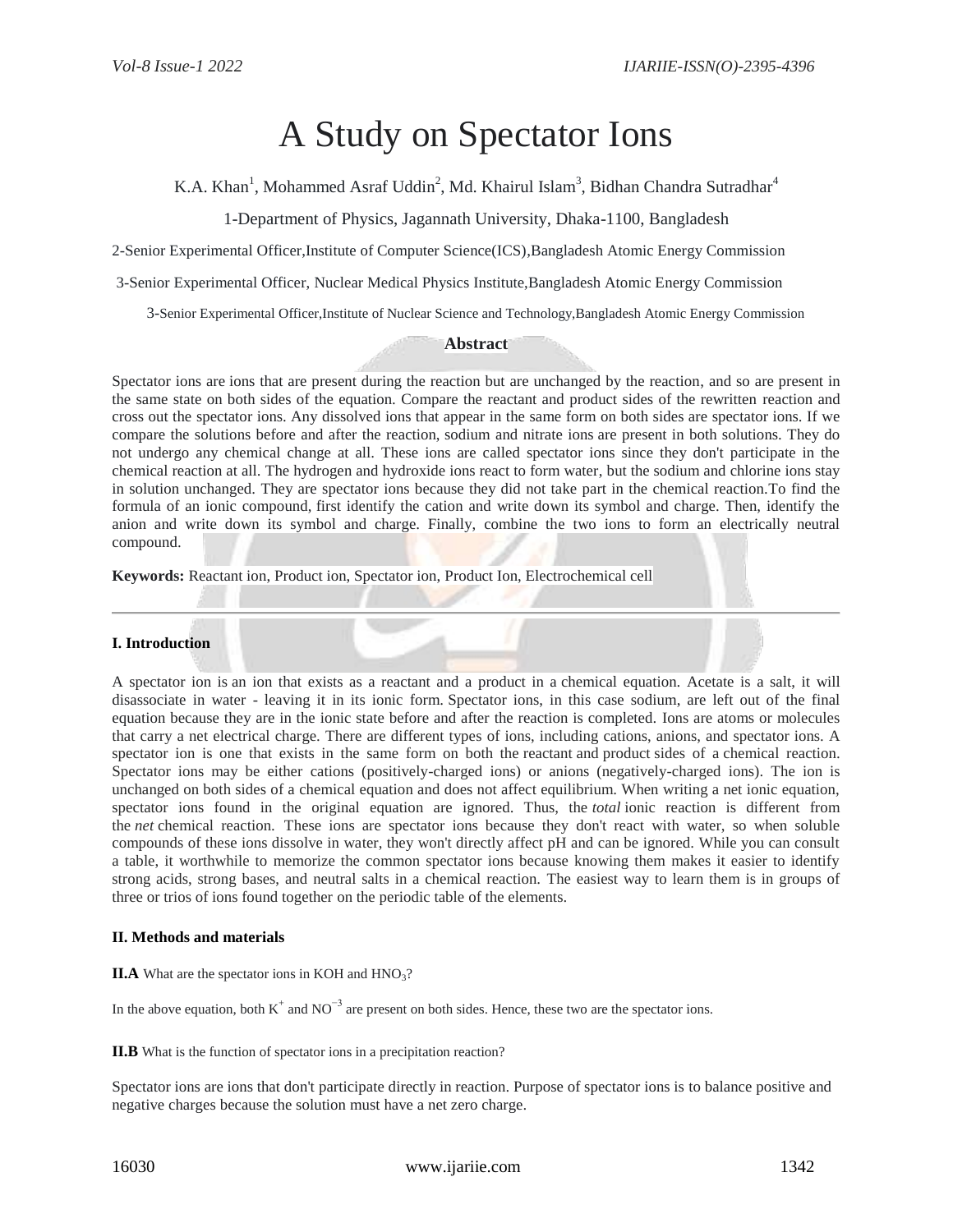**II.C** Which is a spectator ion from the following complete ionic equation?

The answer is  $K^+$ . The potassium ion is the spectator ion in the given choices. **II.D** What is one of the spectator ions in the following reaction?

The spectator ions in the reaction are sodium Na+ (aq) and hydroxide  $(OH)^{-}$  (aq). **II.E** What are the spectator ions in the reaction between KCl and  $AgNO<sub>3</sub>$ ?

In the reaction of potassium chloride (KCl) and silver nitrate (AgNO<sub>3</sub>), the spectator ions are potassium and nitrate ions. **II.F** Which ions is are spectator ions in the formation of a precipitate of AgCl?

The spectator ions are **K + and Cl <sup>−</sup>** and can be eliminated. For a precipitation reaction, the net ionic equation always shows the two ions that come together to form the precipitate. The equation is balanced by mass and charge.

**II.G** Is magnesium a spectator ion?

The spectator ions are the ions present on both sides of the complete ionic equation. In this case, the **magnesium** cations and the chloride anions will be spectator ions.

## **II.H Spectator Ion Examples**

Consider the reaction between sodium chloride (NaCl) and copper sulfate  $(CuSO<sub>4</sub>)$  in [aqueous solution.](https://www.thoughtco.com/definition-of-aqueous-solution-604370)

2 NaCl (aq) + CuSO<sub>4</sub> (aq)  $\rightarrow$  2 Na<sup>+</sup> (aq) + SO<sub>4</sub><sup>2</sup> (aq) + CuCl<sub>2</sub> (s)

The [ionic form](https://www.thoughtco.com/definition-of-ionic-equation-605262) of this reaction is:  $2 \text{ Na}^+$  (aq) +  $2 \text{ Cl}^-(aq) + \text{Cu}^{2+}$  (aq) +  $\text{SO}_4^{2-}$  (aq)  $\rightarrow 2 \text{ Na}^+(aq) + \text{SO}_4^{2-}$  (aq) +  $CuCl<sub>2</sub>(s)$ 

The sodium ions and sulfate ion are the spectator ions in this reaction. They appear unchanged in both the product and reactant side of the equation. These ions just "spectate" (watch) while the other ions form the copper chloride. The spectator ions are canceled out of a reaction when writing the net ionic equation, so the net ionic equation for this example would be:

2 Cl<sup>-</sup> (aq) + Cu<sup>2+</sup> (aq)  $\rightarrow$  CuCl<sub>2</sub> (s)

Although spectator ions are ignored in the net reaction, they affect the Debye length.

## **II.I Spectator ions in redox Reactions**

A spectator ion is an ion that does not take part in the chemical reaction and is found in solution both before and after the reaction. In the above reaction, the sodium ion and the nitrate ion are both spectator ions. The equation can now be written without the spectator ions.

#### **II.J What is spectator ion in redox?**

A redox reaction is described by the equation Mg solid plus CuSO4 aqueous reacting to form MgSO4 aqueous plus Cu solid. A spectator ion is an ion that does not participate in the chemical change in a reaction. **II.K what happens to spectator ions in redox reactions?**

If there are any spectator ions, **they are removed from the equations**. Each half-reaction is balanced separately, first for atoms and then for charge. Electrons are added to one side of the equation or the other in order to balance charge.

**II.L Which ions are considered spectator ions for this reaction?**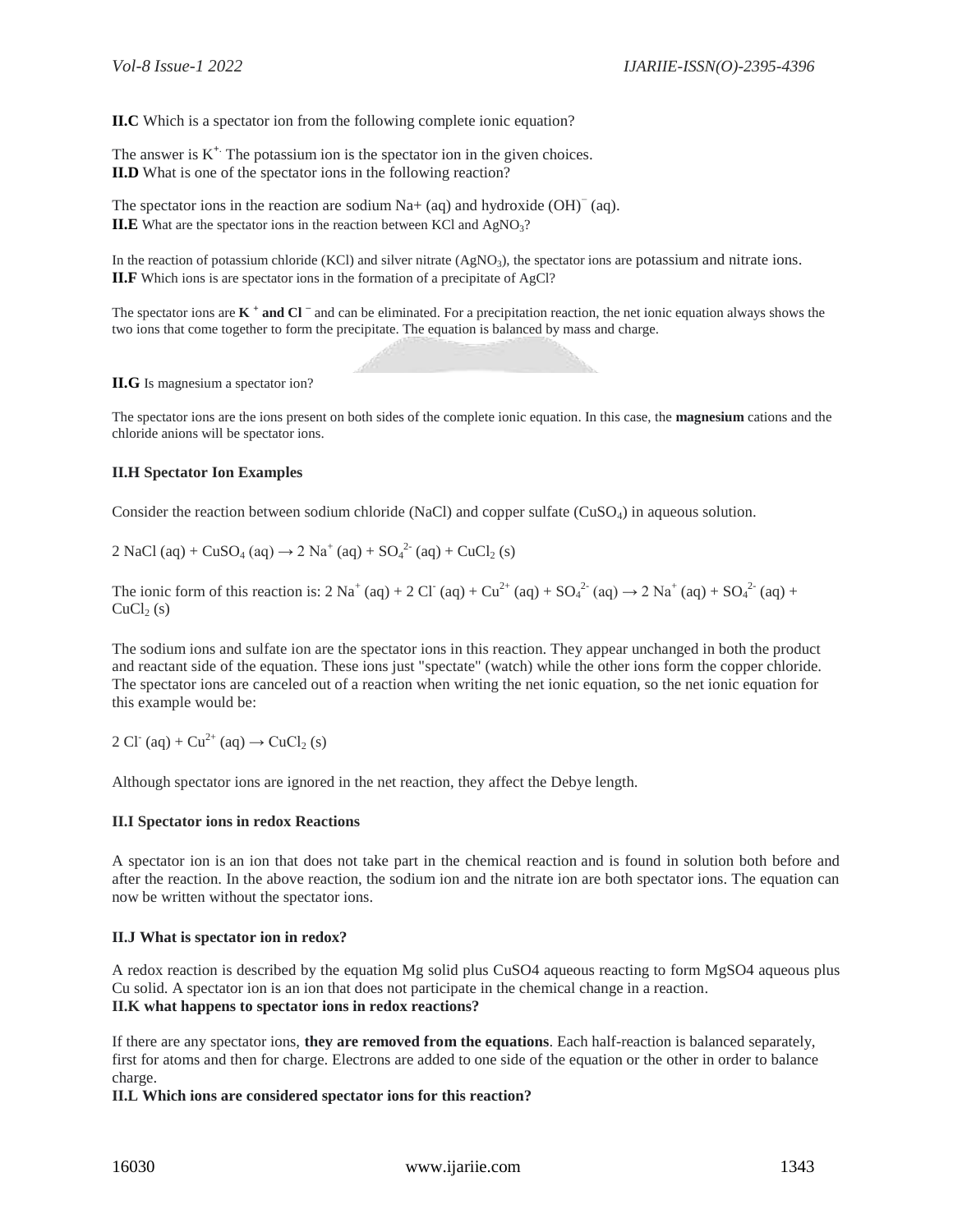.

If we compare the solutions before and after the reaction, **sodium and nitrate ions** are present in both solutions. They do not undergo any chemical change at all. These ions are called spectator ions since they don't participate in the chemical reaction at all (they just "watch").

#### **II.M What are spectator electrons?**

Spectator ions are **ions that are present in a solution but don't take part in a solution's chemical reaction**. When reactants dissociate into ions, some of the ions may combine to form a new compound. The other ions don't take part in this chemical reaction and are therefore called spectator ions

## **II.N What is a spectator ion quizlet?**

Spectator Ion Definition: A spectator ion is **an ion that exists in the same form on both the reactant and product sides of a chemical reaction**.

## **II.O** Do spectator ions form a precipitate?

A precipitation reaction is a chemical reaction which produces a precipitate when solutions are mixed together. Spectator ions are ions in solution that are not used to form the precipitate. **Spectator ions do not participate in precipitation**, they "watch" the action like spectators watching sport.

# **II.P** Net ionic equations and spectator ions

A spectator ion is an ion that does not take part in the chemical reaction and is found in solution both before and after the reaction. The net ionic equation is the **chemical equation that shows** only those elements, compounds, and ions that are directly involved in the chemical reaction.

**II.Q** Do spectator ions have coefficients?

Write and balance the molecular equation first, making sure that all formulas are correct. Then write the ionic equation, showing all aqueous substances as ions. **Carry through any coefficients**. The spectator ions are K<sup>+</sup> and Cl<sup>−</sup> and can be eliminated.

#### **II.R Are spectator ions soluble or insoluble?**

Spectator ions come from ionic compounds that **dissolve freely in water** but don't react with it. As a result, when they stay in solution as individual ions rather than forming new compounds, they are known as spectator ions.

#### **II.S How do you know which ions are spectator ions?**

Compare the reactant and product sides of the rewritten reaction and cross out the spectator ions. Any dissolved ions that appear in the same form on both sides are spectator ions. Cross out the spectator ions to produce a net reaction. If all reactants and products cross out, then no reaction will occur.

# **II.T Which ions are always spectator ions?**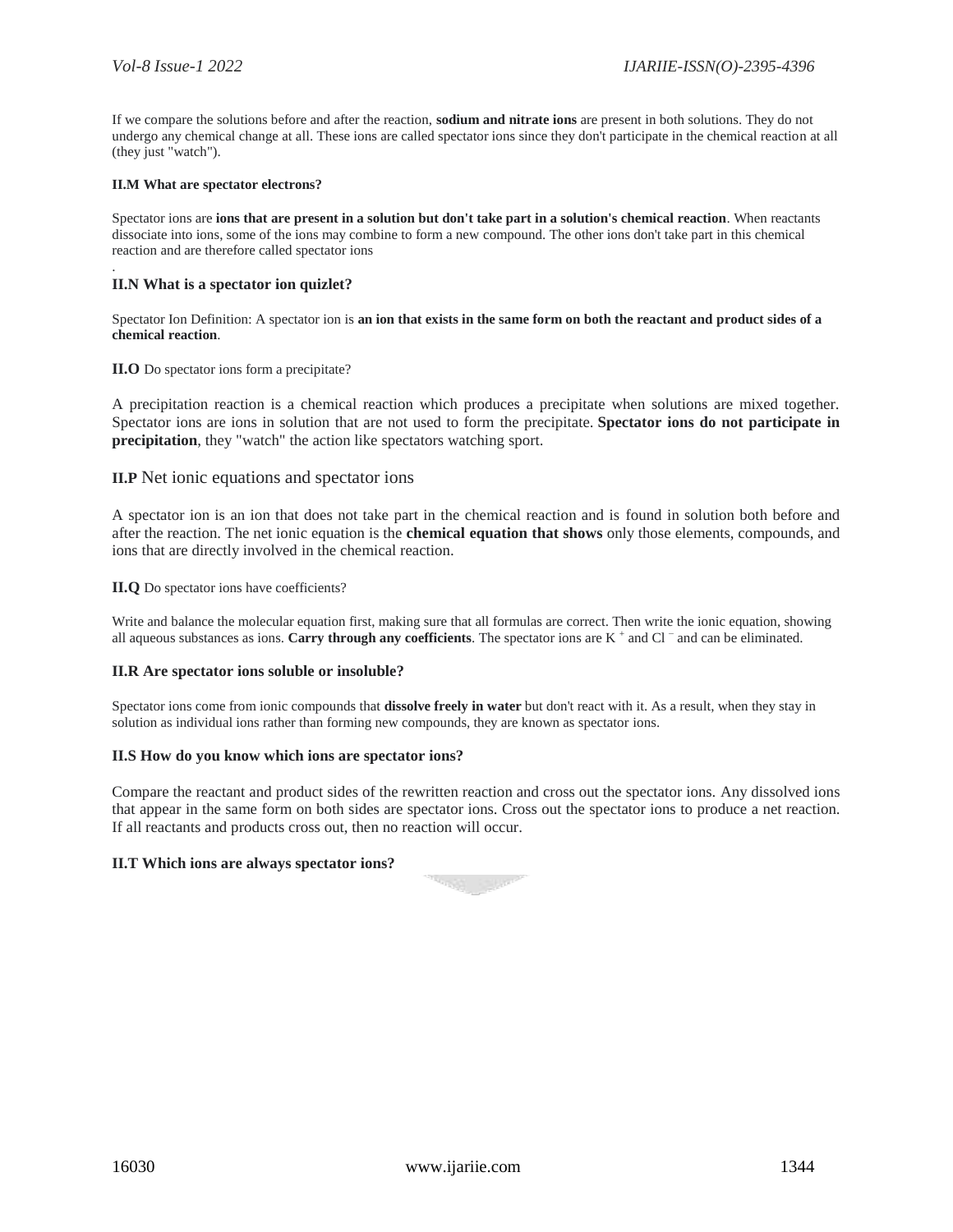

Fig.1 Spectator ions

If we compare the solutions before and after the reaction, sodium and nitrate ions are present in both solutions. They do not undergo any chemical change at all. These ions are called spectator ions since they don't participate in the chemical reaction at all (they just "watch").

# **II.U Is SO<sup>4</sup> a spectator ion?**

We can see that the sulfate ion is on the reactant side and the product side. So this must be our spectator ion. So the spectator ion is **sulphate** or  $SO_4^2$ <sup>-</sup>

# **II.V Is calcium a spectator ion?**

This means that when the calcium cations combine with the phosphate anions, a solid will precipitate out of solution. This means that the sodium cations, Na+ , and the bromide anions, Br− , will be **spectator** ions because they exist as ions on both sides of the chemical equation.

# **II.W How do you write an ionic equation?**



Fig.2 Ionic Equations

- 1. Solution: Step 1: Write the equation and balance it if necessary.
- 2. Step 2: Split the ions. ...
- 3. Step 3: Cancel out spectator ions. ...
- 4. Step 4: Write a balanced ionic equation. ...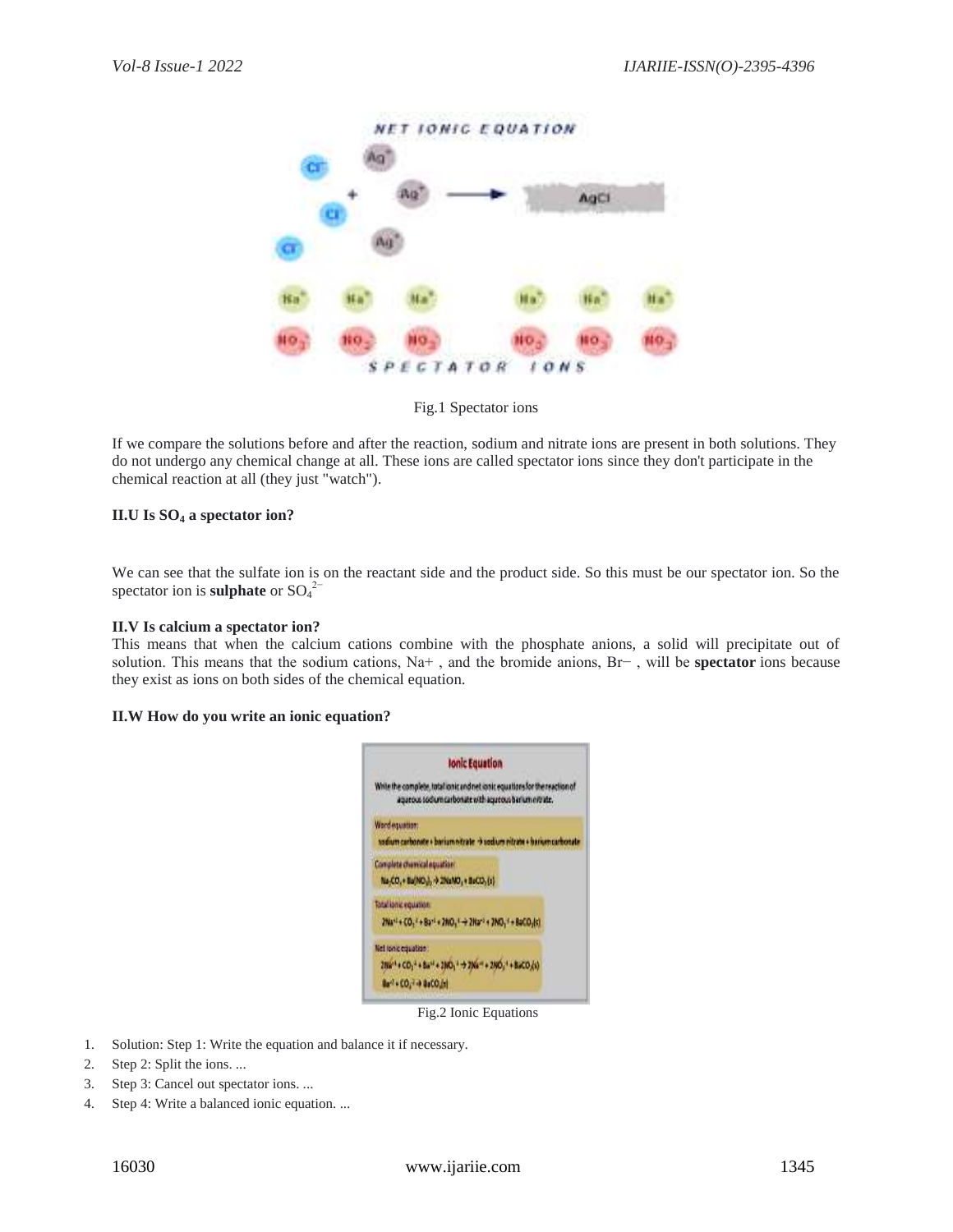- 5. Solution:
- 6. Step 2: Split the ions. ...
- 7. Step 3: Cancel out spectator ions. ...
- 8. Step 4: Write a balanced ionic equation.

#### **II.X How do you write ions?**



Fig.3 Naming Ions

For Single Element Ions (e.g.  $K^+$ ,  $Mg^{2+}$ ,  $P^{3-}$ )

- 1. To name positive  $\overline{(+)}$  ions write the name as from the Periodic Table and add the word 'ion' afterwards.
- 2. To name negative (-) ions write the name from the Periodic Table but replace the ending with ide . Put the word 'ion' after the name.

# **III. Results and discussion**

Ions which remain in solution are necessary to balance the charges but do not participate in the reaction. These are called spectator ions.Write and balance the molecular equation first, making sure that all formulas are correct. Then write the ionic equation, showing all aqueous substances as ions. Carry through any coefficients. The spectator ions are  $K^+$  and Cl<sup>-</sup> and can be eliminated.These ions are called spectator ions since they don't participate in the chemical reaction at all (they just "watch"). A chemical equation written without the spectator ions is called a net ionic equation. A net ionic equation includes only those ions or compounds that undergo chemical change. The spectator ion. An ion in an ionic equation that does not take part in the reaction.The hydrogen and hydroxide ions react to form water, but the sodium and chlorine ions stay in solution unchanged. They are spectator ions because they did not take part in the chemical reaction. onic equation: An equation in which dissolved ionic compounds are shown as free ions. molecular equation: An equation in which the formulas of the compounds are written as though all substances exist as molecules.Chemical formulas for ionic compounds are called ionic formulas. A proper ionic formula has a cation and an anion in it; an ionic compound is never formed between two cations only or two anions only. The key to writing proper ionic formulas is simple: the total positive charge must balance the total negative charge.There are specialized types of ions. Anions have more electrons than protons and so have a net negative charge. Cations have more protons than electrons and so have a net positive charge. Zwitterions are neutral and have both positive and negative charges at different locations throughout the molecule.

# **IV. Conclusion**

They do not undergo any chemical change at all. These ions are called spectator ions since they don't participate in the chemical reaction at all (they just "watch"). A chemical equation written without the spectator ions is called a net ionic equation. Similar to a molecular equation, which expresses compounds as molecules, an ionic equation is a chemical equation in which the electrolytes in aqueous solution are expressed as dissociated ions.In a balanced ionic equation, the number and type of atoms are the same on both sides of the reaction arrow.

# **References**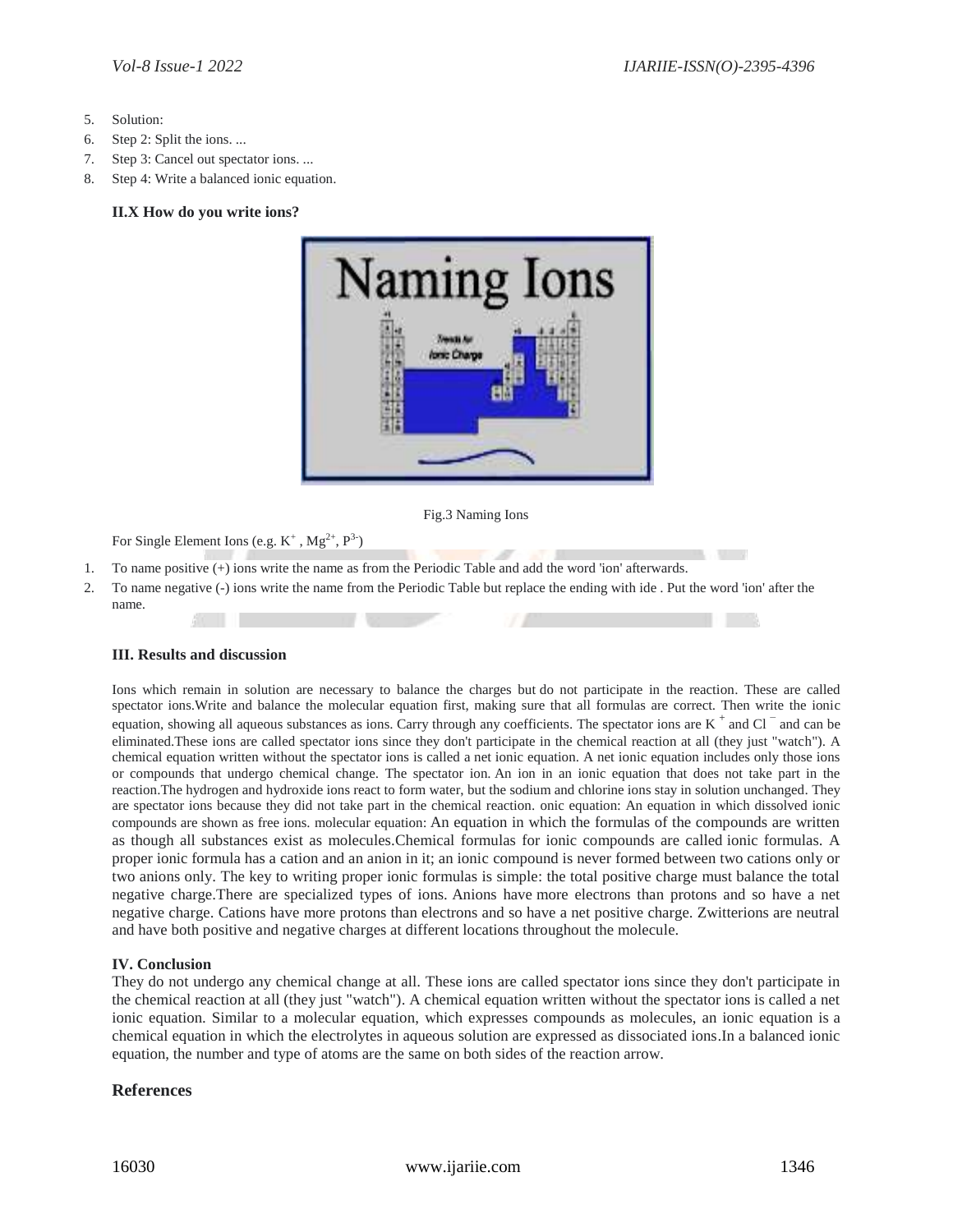- 1. **Khan KA** (1999) [Copper oxide coatings for use in a linear solar Fresnel reflecting concentrating collector,](http://www.sciencedirect.com/science/article/pii/S0960148198000238) Published in the journal. of Elsevier, Renewable Energy, An International Journal, WREN(World Renewable Energy Network), UK, RE: 12.97/859,1998, Publication date 1999/8/1, J. Renewable energy, 17( 4) :603-608. Publisher - Pergamon, 1999
- 2. T.A. Ruhane, M.Tauhidul Islam, Md. Saifur Rahman, M.M.H.Bhuiyah, Jahid M.M. Islam, T.I. Bhuiyah, **K.A.Khan** , Mubarak A. Khan(2017) Impact of photo electrode thickness annealing temperature on natural dye sensitized solar cell, Sustainable Energy Technologies and Assessments, Elsevier[, http://dx.doi.org/10.1016/j.seta.2017.01.012](http://dx.doi.org/10.1016/j.seta.2017.01.012)
- 3. [T.A. Ruhane, M. Tauhidul Islam, Md. Saifur Rahaman, M.M.H. Bhuiyan, Jahid M.M. Islam,](http://www.sciencedirect.com/science/article/pii/S0030402617310823) M.K. Newaz, **[K.A. Khan](http://www.sciencedirect.com/science/article/pii/S0030402617310823)**, [Mubarak A. Khan\(](http://www.sciencedirect.com/science/article/pii/S0030402617310823)2017) Photo current enhancement of natural dye sensitized solar cell by optimizing dye extraction and its loading period, Optik - [International Journal for Light and Electron Optics,](http://www.sciencedirect.com/science/journal/00304026) Elsevier
- 4. Mehedi Hasan & **K. A. Khan** (2018) Dynamic model of Bryophyllum pinnatum leaf fueled BPL cell: a possible alternate source of electricity at the off-grid region in Bangladesh, Microsystem Technologies Micro - and Nanosystems Information Storage and Processing Systems, Springer, ISSN 0946-7076, Microsyst Technol DOI 10.1007/s00542-018-4149-y
- 5. **K. A. Khan**, M. Hazrat Ali, A. K. M. Obaydullah & M. A. Wadud(2019) Production of candle using solar thermal technology, Microsystem Technologies Micro- and Nanosystems Information Storage and Processing Systems, Springer, ISSN 0946-7076, Microsyst Technol, 25(12), DOI 10.1007/s00542-019-04390-7
- 6. **K. A. Khan**, S. R. Rasel & M. Ohiduzzaman(2019) Homemade PKL electricity generation for use in DC fan at remote areas, Microsystem Technologies Micro- and Nanosystems Information Storage and Processing Systems, ISSN 0946-7076, Microsyst Technology, 25(12), DOI 10.1007/s00542-019-04422-2
- 7. Mehedi Hasan & **Kamrul Alam Khan** (2019) Experimental characterization and identification of cell parameters in a BPL electrochemical device, Springer, SN Applied Sciences (2019) 1:1008 | https://doi.org/10.1007/s42452-019-1045-8
- 8. Lovelu Hassan and **K. A. Khan** (2019) A study on harvesting of PKL electricity, Springer Journal, Microsyst Technol (2020) 26:1031-1041 DOI 10.1007/s00542-019-04625-7, 26(3),PP:1032-1041.
- 9. **K. A. Khan**, M. A. Mamun, M. Ibrahim, M. Hasan, M. Ohiduzzaman, A. K. M. Obaydullah, M. A. Wadud, M. Shajahan(2019) PKL electrochemical cell: physics and chemistry, Springer Journal, SN Applied Sciences (2019) 1:1335 [| https://doi.org/10.1007/s42452-019-1363-x](https://doi.org/10.1007/s42452-019-1363-x)
- 10. M.Hazrat Ali, Unesco Chakma,Debashis Howlader, M. Tawhidul Islam and **K.A.Khan** (2019) Studies on Performance Parametersof a Practical Transformer for Various Utilizations, Microsystem Technologies, Springer, Accepted:03 Dec 2019, DOI: 10.1007/s00542-019-04711-w
- 11. **Khan, K.A.**, Hassan, L., Obaydullah, A.K.M. et al. Bioelectricity: a new approach to provide the electrical power from vegetative and fruits at off-grid region. Microsyst Technol (2018). https://doi.org/10.1007/s00542-018-3808-3
- 12. **Khan KA**, Bhuyan MS., Mamun M A., Ibrahim M., Hasan L., Wadud M.A.( 2018), Organic Electricity from Zn/Cu-PKL Electrochemical Cell, In: Contemporary Advances in Innovative and Applicable Information Technology, Advances in Intelligent Systems and Computing, J. K. Mandal et al. (eds.), © Springer Nature Singapore Pvt. Ltd., 2018, Vol. 812, Chapter 9, p 75-90.
- 13. AKMAtiqueUllah,MdMahbubulHaque,MahmudaAkter4,AHossain,ANTamanna,Md.MottalebHosen,AKMFazleKibria,MNI Khanand**MKAKhan**(2020)GreensynthesisofBryophyllumpinnatumaqueousleafextractmediatedbiomoleculecappeddiluteferr omagneticα-MnO2 nanoparticles, Mater.Res.Express7(1)(2020),015088, IOP publishing Ltd.
- 14. **K.A.Khan**, M Hazrat Ali, M. A. Mamun, M. Mahbubul Haque, A.K.M. Atique Ullah, M.N. Islam Khan, Lovelu Hassan, A.K.M. Obaydullah, M.A.Wadud (2020), Bioelectrical Characterization and Production of Nanoparticles (NPs) Using PKL Extract for Electricity Generation, Received: 31 July 2018/Accepted: 4 February 2020, Microsystems Technology, Springer Journal, DOI 10.1007/s00542-020-04774-0.
- 15. **K.A. Khan** (2002) Prospect of Solar Energy for Food Supply in Bangladesh. Bangladesh J. of Scientific and Industrial Research BJSIR, 37(1-4)
- 16. Sen BK., **Khan KA**, Khan MAH, Awal MA(2001) Studies on Optical & thermal properties of black copper solar selective coating on copper substance. Jahang. Phys. Studs. Department of Physics, Jahangirnagar University, Savar, Dhaka, Bangladesh, Vol. 9
- 17. Ahsan MN, Sen BK, **Khan KA** & Khan MAH(1999) Performance of a Low Cost Built-in-storage Solar Water Heater. Nuclear Science and Applications, 8(1-2):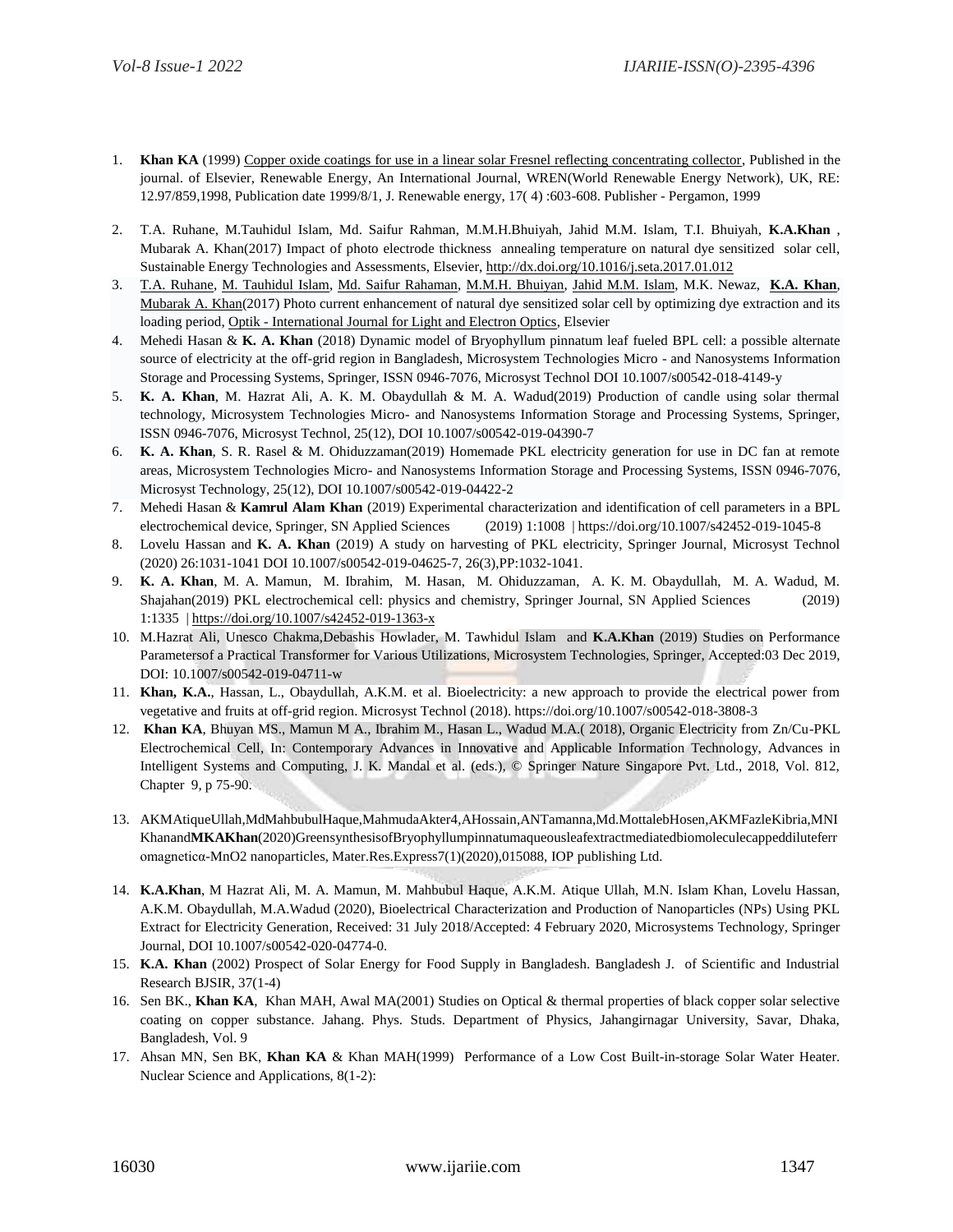- 18. Khan AJ, **Khan KA**, Mahmood ZH & Hossain M(1991) Performance of an Intermittently Tracked Linear Solar Fresnel Reflecting Concentrator. The Dhaka University studies, part B (science) vol. 39(2):
- 19. **Khan KA**, Khan AJ & Rabbani KS (1998) Design & performance studies of a Linear Fresnel Reflecting Solar Concentrator-Receiver System, Bangladesh J.Sci. Res. 16 (2):143-146
- 20. Islam S, **Khan KA**, Islam AKS & Ali MJ(2000) Design, Fabrication & performance study of a Paraboloidal Solar Medical Sterilizer. Bangladesh J.Sci. Res. 18(2): 211-216
- 21. **K.A. Khan** (1998) Solar Selective Coating for use in Solar Concentrating Collector Bangladesh J. Sci. Res. 16(2) pp: 249- 252
- 22. **K.A. Khan** (1999) The performance of a Fresnel Reflecting Concentrating Collector with Auxiliary Heating Bangladesh J. Sci. Ind. Res. 34(2)
- 23. **K.A. Khan** (1998) Production of Candles by Solar System in Bangladesh. Nuclear Science & Applications: 7(1-2):
- 24. **K.A. Khan** (1997) Field Testing of a Fresnel Reflecting Solar Concentrator, Nuclear Science & Applications. AEC, Dhanka, Bangladesh, 6(1-2):
- 25. **K.A. Khan**, Khan AJ & Rabbani KS(1998) Solar Thermal Steam Production & Distillation Device by Fresnel Reflecting Concentrator – Receiver System, Bangladesh J. Sci. Res. 16(2): 221-228.
- 26. **K.A. Khan** (2008) Studies on Electricity Generation from Stone Chips Plant (Bryophyllum pinnatum), Int: J.Eng. Tech 5(4): 393-397
- 27. Islam MS and **K.A. Khan** (2008) Performance Studies on Single Crystal Solar PV Modules for Practical Utilisation in Bangladesh. Int: J.Eng. Tech 5(3): 348-3528
- 28. **K.A. Khan** (2008) Studies on Fill Factor(FF) of Single Crystal Solar PV Modules For Use In Bangladesh. Int: J.Eng. Tech 5(3): 328-334
- 29. **K.A. Khan** (2008) Performance Studies of Monocrystallinne PV module considering the shadow effect. Int: J.Eng. Tech 5(3): 342-347
- 30. MS I and **K.A. Khan** (2008) Study the Deterioration of a Monocrystal Solar silicon PV module Under Bangladesh Climate. Int: J.Eng. Tech 5(2):26 3-268
- 31. Hassan SJ and **K.A. Khan** (2008) Design, Fabrication and Performance Study of a Single phase Inverter for use in Solar PV system. Int: J.Eng. Tech 5(1):212-216
- 32. **K.A. Khan** (2009) Soap Production Using Solar Power. Int: J. Eng. Tech 6(1):414-419
- 33. **K.A. Khan** (2009) Wave and Tidal Power Generation: An Overview. Int: J. Eng. Tech 6(1):420-423, March 2009
- 34. **K.A. Khan** (2009) .Materials Used in Electricity Generation by Solar Thermal System
- 35. International J. Eng. Tech 6(1):515-520, June 2009
- 36. **K.A. Khan** (2009) Comparative Study on Single Crystal and Polycrystalline solar pv modules for use in Bangladesh climate. Int: J. Eng. Tech 6(1):527-529
- 37. **K.A. Khan** (2009) Electricity Generation From Pathor Kuchi Leaf(Bryophyllum Pinnatum). Int.J.Sustain.Agril.Tech.5(7):80-84.
- 38. **K.A. Khan** (2009) Community Pathor Kuchi Leaf (PKL) Electricity Generation System. Int: J.Sustain.Agril.Tech.5(6):71- 73
- 39. **K.A. Khan** (2009) Solar Thermal Studies Of Open Sun Drying (OSD) of Various Crops Under Bangladesh Climatic Condition. Int: J. Sustain. Agril. Tech. 5(7): 85-94.
- 40. **K.A. Khan** (2009) An Investigation on Various Solar Cells Under the Climatic Condition of Bangladesh. Int: J. Eng. Tech. 6(3): 547-551, September 2009
- 41. **K.A. Khan** and Alam MM (2010) Performance of PKL (Pathor Kuchi Leaf) Electricity and its Uses in Bangladesh. Int. J. SOC. Dev. Inf. Syst. 1(1): 15-20
- 42. **K.A. Khan** and Alam MM (2010) Comparative Study of Solar Home System and Pathor Kuchi Leaf Home System with Light Emitting Diode. Int. J. Sustain. Agril. Tech. 5(6): 74-79
- 43. **K.A. Khan** and Arafat ME (2010) Development of Portable PKL (Pathor Kuchi Leaf) Lantern. Int. J. SOC. Dev. Inf. Syst. 1(1):
- 44. **K.A. Khan** and Bosu R (2010) Performance study on PKL Electricity for Using DC Fan. Int. J. SOC. Dev. Inf. Syst. 1(1): 27-30
- 45. **K.A. Khan** and Hossain MI( 2010) PKL Electricity for Switching on the Television and Radio. Int. J. SOC. Dev. Inf. Syst. 1(1): 31-36
- 46. **K.A. Khan** and Islam MS(2010) Studies on Performance of Solar Photovoltaic System Under the Climate Condition of Bangladesh. Int: J. SOC. Dev. Inf. Syst. 1(1): 37-43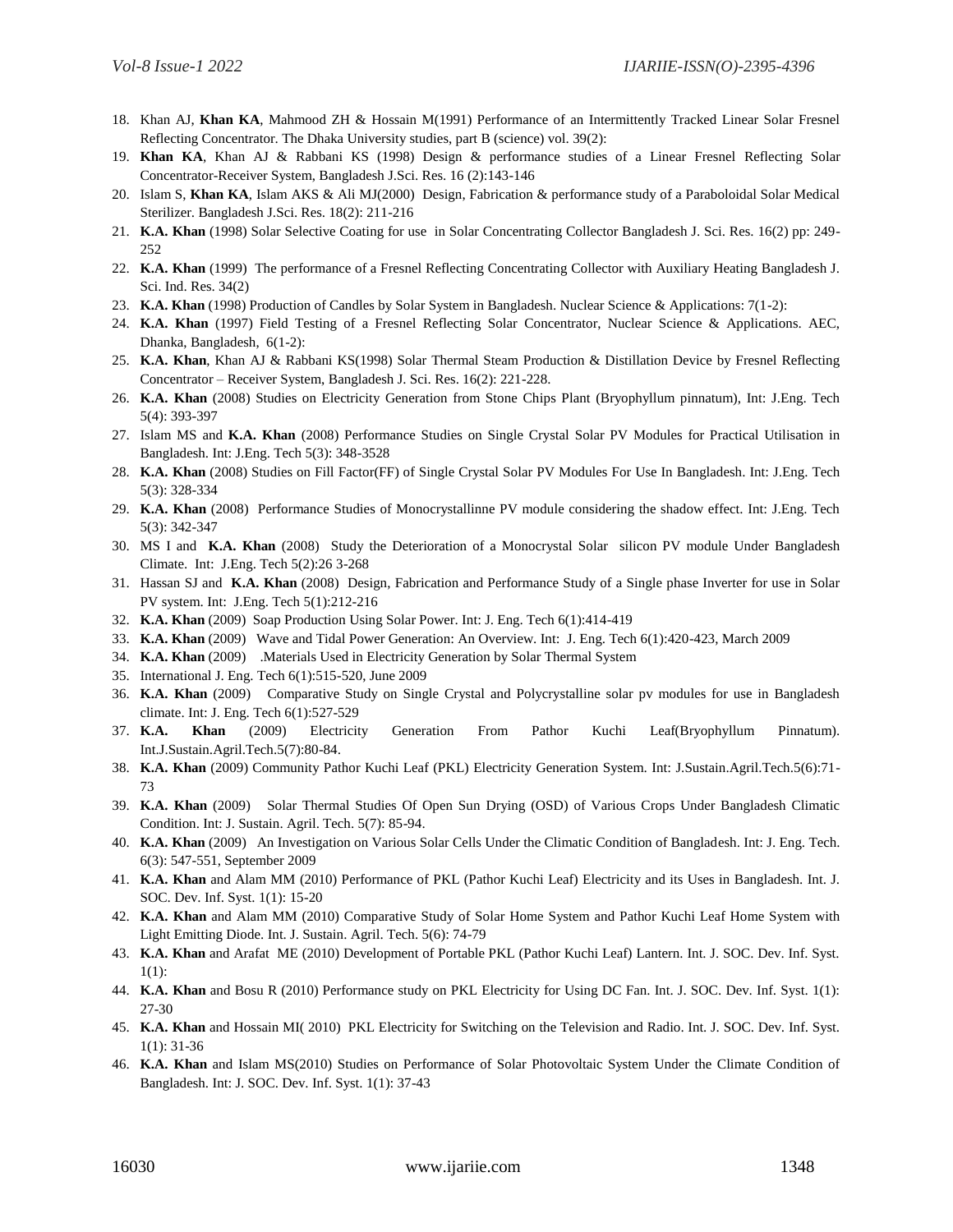- 47. **Khan KA** , Wadud MA, Obaydullah AKM and Mamun MA(2018) PKL (Bryophyllum Pinnatum) electricity for practical utilization. IJARIIE-ISSN(O)-2395-4396, 4(1): 957-966
- 48. **K.A. Khan** (2009) Application of Solar Thermal Technology for Various Developing Countries. Int: J. Eng. Tech. 6( 6):
- 49. Saifuddin SM & **K.A. Khan** (2010) Performance Study of Hybrid SPV, ST and BPL/PKL electricity Generation and storage for Practical Utilization in Bangladesh. Int: J. Eng. Tech : ISSN 1812 – 7711, 7(2)
- 50. Saifuddin SM & **K.A. Khan** (2010) Survey of Hybrid Solar Photovoltaic (SPV) and Solar Thermal (ST) Collectors in Bangladesh. Int: J. Eng. Tech : ISSN 1812 – 7711, 7(3)
- 51. Saifuddin SM & **K.A. Khan** (2010) Performance Study of Solar Photovoltaic and Solar Thermal Hybrid System Utilized in India. Int: J. Soc. Dev. Inf. Syst. 1 (4) : 10 – 16
- 52. **K.A. Khan** (2010) Organic Electricity Generation, Storage and Utilization by PKL (Bryophillum Pinnatum). Int: Journal of Social Development and Information system( IJSDIS).1(6):
- 53. Sultana J, **Khan KA** and Ahmed MU(2010) Present situation of Solar Photovoltaic System in different countries. ASA University Review, 4(2) ISSN:1997-6925
- 54. Rahman AA and **K.A. Khan** (2011) The Present situation of the Wave energy in some different countries of the world. IJCIT, ISSN 2078 5828(print),ISSN 2218-5224(online),2(1) Manuscript code:110754
- 55. Hasnat A,Ahmed P,Rahman M and **Khan KA**(2011) Numerical Analysis for Thermal Design of a Paraboloidal Solar Concentrating Collector. Int: Journal of Natural Sciences(2011),1(3): 68-74
- 56. **K.A. Khan** & Rubel AH(2011) Simulated Energy Scenarios of the Power Sector in Bangladesh. ASA University Review, 5(2): 101-110, ISSN:1997-6925
- 57. Sultana J, **Khan KA** and Ahmed MU(2011) Studies on Hybrid Pathor Kuchi Leaf (PKL)/Bryophyllum Pinnatum Leaf(BPL) and Solar Photovoltaic Electricity Generation. J.Asiat.Soc.Bangladesh.Sci.,37(2):181-188,
- 58. Sultana J, **Khan KA** and Ahmed MU(2011) Electricity Generation from Pathor Kuchi Leaf(Bryophyllum Pinnatum). J.Asiat.Soc.Bangladesh.Sci.,37(2):167-179
- 59. Rashid MA, Rashed-Al-Mamun RA, Sultana J, Hasnat A, Rahman M and **Khan KA** (2012) Evaluating the Solar Radiation System under the Climatic Condition of Bangladesh and Computing the Angstrom Coefficients, International Journal of Natural Sciences . 2(1):38- 42. Received: November 2011, Accepted: March 28, 2012.
- 60. Sultana J, **Khan KA** and Ahmed MU(2012) The Present Situation of Solar Thermal Energy in the World. ASA University Review, 4(2), ISSN:1997-6925
- 61. Paul S, **Khan KA**, Islam KA, Islam B and Reza MA(2012) Modeling of a Biomass Energy based (BPL) Generating Power Plant and its features in comparison with other generating Plants. IPCBEE vol. 44 (2012) @ (2012) IACSIT Press, Singapore, DOI: 10.7763/ IPCBEE. 44(3):
- 62. K.A. Khan, Paul S, Zishan SR, Abidullah M, Mahmud S(2012) Design of a Hybrid Model of BPL Electricity Module and Solar Photovoltaic Cell. Int: J. of Sci. Eng. Research. 3(12), ISSN 2229-5518.
- 63. **K.A. Khan**, Paul S, Zishan SR, Abidullah M, Mahmud S(2012) A Study on Tidal Power Conversion for Use in Bangladesh. Int: J. of Sci. Eng. Research. 3(12), ISSN 2229-5518.
- 64. Bhuiyan MSA, **Khan KA** and Jabed MA(2012) A Computerized study on the metrological parameter conversions for rural agribusiness development. J.of Innovation & Development Strategy (JIDS) (J. Innov. Dev. Strategy) J. Innov. Dev. Strategy 6(2):94-98
- 65. **K.A. Khan**, Paul S, Zobayer A, Hossain SS(2013) A Study on Solar Photovoltaic Conversion. Int:J. of Sci. and Eng. Research , 4(3), ISSN2229-5518
- 66. **K.A. Khan**, Shuva Paul, Abdullah M, Sifat SM and Yousufe MR (2013) Performance Analysis of BPL/PKL Electricity Module. Int:J. of Sci. and Eng. Research, 4(3),ISSN2229-5518
- 67. **K.A. Khan**, Paul S, Zobayer A, Hossain SS(2013) A Study on Solar Thermal Conversion. Int:J. of Sci. and Eng. Research, 4(3),ISSN2229-5518
- 68. Bhuiyan MSA and **Khan KA**(2013) Software Development Studies on the Metrological Conversions for Local Agri-Business Units of Area and Volume Weight Measures. J. of Innovation & Development Strategy (JIDS), Canada, 7(1): ISSN 1997-2571
- 69. Ahsan MM, Kumar S, **K.A. Khan**, Khanam MN, Khatun R, Akter S, Aheikh MAR, Islam MM, Islam MS, Saha S and Alam MM(2013) Study of Spatial Resolution of a Positron Emission Tomography(PET) System. Jagannath University Journal of Science, 2(1),ISSN 2224 – 1698.
- 70. Paul S, **Khan KA** and Asaduzzaman (2013) A Analytical Study on Electro chemistry for PKL (Pathor Kuchi Leaf) Electricity Generation System. Published in the Proceedings of IEEE, ENERGYTECH 2013, USA. [Participated and Presented in the "EnergyTech2013Conference sponsored by the Institute of Electrical and Electronic Engineers(IEEE) at Case Western Reserve University in Cleveland, Ohio, USA, 21 May - 23 May, 2013, USA.]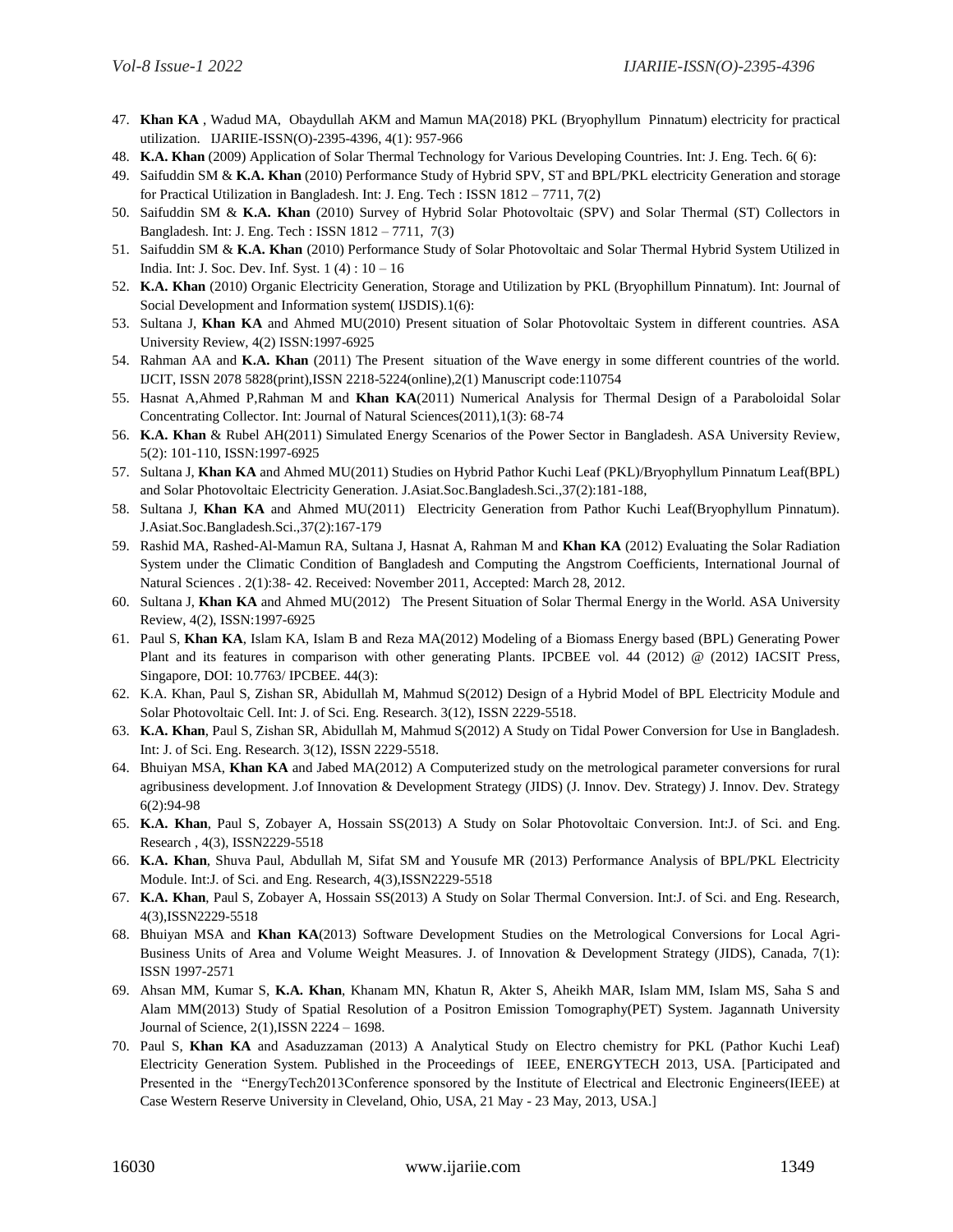- 71. Paul S, **Khan KA** and Kundu RK(2013) Design, Fabrication and Performance Analysis of Solar Inverter. Published in the Proceedings of IEEE, ENERGYTECH 2013, USA. [Participated and Presented in the "EnergyTech2013Conference sponsored by the Institute of Electrical and Electronic Engineers(IEEE) at Case Western Reserve University in Cleveland, Ohio, USA, 21 may-23 May ,2013, USA.]
- 72. Paul S, **Khan KA** and Ripon Kumar Kundu RK (2013) Performance Studies of Mono-Crystal Silicon Solar Photovoltaic module with booster reflector under Bangladeshi Climatic condition. Published in the Proceedings of IEEE, ENERGYTECH 2013, USA. [Participated and Presented in the "EnergyTech2013Conference sponsored by the Institute of Electrical and Electronic Engineers(IEEE) at Case Western Reserve University in Cleveland, Ohio, USA, 21 May-23 May ,2013, USA.]
- 73. Rahman AA and **K.A. Khan** (2013) Feasibility Studies on WEC (Wave Energy Converter) for use in Coastal Belt at Cox's Bazar of Bangladesh under the Climate Condition of the Bay of Bengal.Int: J. of Engi. and Innovative Technology,3660 East Bay Drive, Apartment no.116 Largo, Florida US,33771 (IMPACT FACTOR:1.895) (ISO 9001:2008 Certified)
- 74. Hossain M , Alam S and **Khan KA** ( 2013) A study on low power generation from Pathor Kuchi Leaf (Bryophyllum ) for practical utilization in Bangladesh. Int: J. of Engi. and Innovative Technology,3660 East Bay Drive, Apartment no.116 Largo, Florida US,33771 (ISO 9001:2008 Certified)
- 75. Bakshi M and **Khan KA**(2014) "Electricity Generation from Bryophyllum Pinnatum Leaf (BPL)-An Innovative approach for both Physicist and Chemist". J. of Int: Organization of Sci. Research (IOSR) Review Report (Article id: F42028)
- 76. **Khan KA**, Latif A, Alam A, Sultana J and Ali H(2014) A Study on Internal Resistance of the Pathor Kuchi Leaf (PKL) Cell. J. of Agriculture and Environment. 10(1):24-28.
- 77. Ahasan MN, Quadir DA, **Khan KA** and Haque MS (2014) Simulation of a thunderstorm event over Bangladesh using wrfarw model. J. of Mechanical Engineering, 44(2) Transaction of the Mechanical Engineering Division, The Institute of Engineers, Bangladesh.
- 78. **Khan KA**, Sultana J, Latif MA, Mamun MA and Saime MA (2014) A new approach of increasing the power output of Pathor Kuchi Leaf (PKL) Cell. J.ournal of Agriculture and Environment.10(2):15-19
- 79. **K.A. Khan**, Bakshi MH, Mahmud AA (2014) Bryophyllum Pinnatum leaf (BPL) is an eternal source of renewable electrical energy for future world. J. of American Journal of Physical Chemistry3(5):77-83, Published online November 10, 2014[\(http://www.sciencepublishinggroup.com/j/ajpc\)](http://www.sciencepublishinggroup.com/j/ajpc) doi:10.11648/j.ajpc.20140305.15 ISSN: 2327-2430 (Print); ISSN: 2327-2449 (Online)
- 80. Uddin MK, **K.A. Khan**, Sobhan MA, Ahmed F and Nabi MN(2015) On the Implications of Dynamic Wireless Spectrum Management Canons Issues in Uncertainty Use of Cognitive Radio Published in the journal of the Bangladesh Electronics Society Journal (BESJ),15(1-2):17-24
- 81. Uddin MK, **K.A. Khan**, Ahmed F and Nabi MN(2015) A Concept of Potential Radio Spectrum Administration Seeking Easy Access Spectrum (EAS) Paradigm Figured on Signal to Interference Noise Ratio (SINR) and Interference Thresholds. J. of the Bangladesh Journal of Scientific and Industrial Research, 2015 (in Review).
- 82. Uddin MK, **K.A. Khan**, Sobhan MA, Ahmed F and Nabi MN(2015) Dispensation of Commons Radio Spectrum Management Framework Issues in Implementation: Challenges and Opportunities. J. of Electronic Engineering, 2015 (in Review)
- 83. Uddin MK, **K.A. Khan**, Sobhan MA, Ahmed F and Nabi MN(2015) Dispensation of Commons Radio Spectrum Management Using Conceptual Benefit and Cost Analysis Framework Issues in Bangladesh. J. of the Chittagong University Journal of Science, 2015 (in Press)
- 84. Shamsuzzama M, Sikder S, Siddiqua T, Rahman MS, Bhuiyan MMH, **Khan KA**, and Paul D(2015) Standardization of Gamma Radiation Field for Characterizing Radiation Detecting Instrument at SSDL facilities in Bangladesh. J. of the Bangladesh Journal of Physics (BJP),18: 65-72, ISSN No.: 1816-1081, BPS.
- 85. Kabir MU, Sobhan MA, **K.A. Khan**, Khan MAR(2015) Broad Network Wide Statistics of TCP Indicator Measurements to Reassume the Status of the Wireless 3G Network Monitoring. Journal of the Journal of the University of Information Technology and Sciences (UITS) Journal. 4(2), ISSN: 2226-3128
- 86. **Khan KA**, Islam F, Guha B, Hassan ML and Mostofa MM (2015) Studies on Discharge Characteristics and Temperature effect of PKL (Pathor Kuchi Leaf) Cell. J. of " Bangladesh J. of Agriculture and Environment". 11(2):07-12
- 87. Sruti RN, Islam MM, Rana MM, Bhuiyan MMH, **Khan KA**, Newaz MK and Ahmed MS (2015) Measurement of Percentage Depth of a Linear Accelerator for 6 MV and 10 MV Photon Energies.J. of Nuclear Science and Applications, AEC, Dhaka, Bangladesh, 24(1-2):29-32.
- 88. Uddin MK, Sobhan MMA, Ahmed F, **K.A. Khan** and Nabi MN(2025) A potential Electrical and Electronic Debris Management Model and Ecological Impact and Awareness Issues in Bangladesh. Journal of the National University J. of Science. 2(1), ISSN: 1994-7763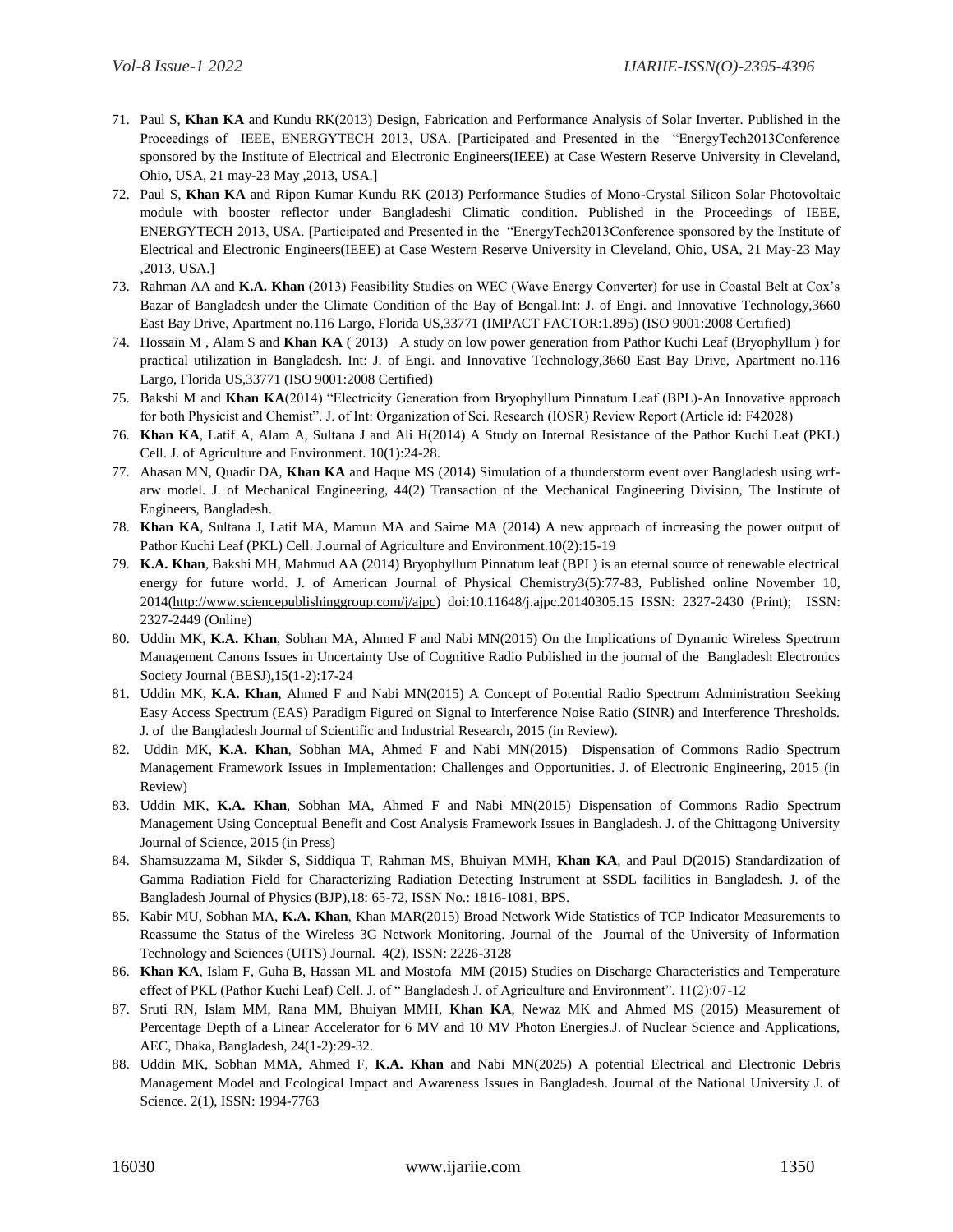- 89. Akter T, Rubel A, Ahsan M, Mamun MA and **Khan KA** (2016) A Comparative study on PKL (Bryophyllum Pinnatum), Aloe Vera, Lemon and Tomato juice for Electricity Generation, Int: J. of Sci. and Eng. Research (IJSER) - ISSN 2229-5518) 7(11):
- 90. Hasan MM, **K.A. Khan**, Rahman MN and Islam MZ (2016) Sustainable Electricity Generation at the coastal areas and the Islands of Bangladesh Using Biomass Resource. J. of City University, 2(1): pp 09-13
- 91. Kabir MU, Ahmed F, Sobhan DMA and **K.A. Khan** (2016) Dispensation of Commons Radio Spectrum Management Framework Issues in Implementation: Challenges and Opportunities. J. of the Bangladesh Electronic Society (BES), (ISSN: 1816-1510), 16(1-2):
- 92. **K.A. Khan**, Paul S,Rahman MS,Kundu RK, Hasan MM,Muniruzzaman M and Mamun MA(2016) A study of performance analysis of PKL electricity generation parameters:(An experimental analysis on voltage regulation, capacity and energy efficiency of pathor kuchi leaf (PKL) electricity cell). Power India International Conference (PIICON), 7th, 25-27 Nov. [2016, IEEE ,](http://ieeexplore.ieee.org/xpl/mostRecentIssue.jsp?punumber=8055167) Bikaner, Rajasthan, India.
- 93. **Khan KA**, Alam MS, Mamun MA, Saime MA & Kamal MM(2016) Studies on electrochemistry for Pathor Kuchi Leaf Power System, J. of Bangladesh J. Agric. And Envirin. 12(1): 37-42
- 94. Akter T, Bhuiyan MH, **Khan KA** and Khan MH(2017) Impact of photo electrode thickness and annealing temperature on natural dye sensitized solar cell. J. of Elsevier. Ms. Ref. No.: SETA-D-16-00324R2
- 95. **K.A. Khan** (2017) Performance evaluation of Vegetative and fruits Zn/Cu based electrochemical cell. Abstract published and Presented in the APS April meeting,January 28-31,2017, Session T1(Page No.: 200), Washington DC, USA. Bulletin of the American Physical Society, 62(1):
- 96. **K.A. Khan** (2017) Performance of electricity generation from Bryophyllum Leaf for Practical Utilization, Abstract published and Presented in the APS April meeting, January 28-31,2017, Session T1(Page No.: 201), Washington DC, USA. Bulletin of the American Physical Society. 62(1):
- 97. Mamun MA, Khan MI, **K.A. Khan,** Shajahan M(2017) A study on the Performance and electrochemistry of Bryophyllum Pinnutum Leaf (BPL) electrochemical cell. Abstract published and Presented in the APS April meeting, January 28-31,2017, Session T1(Page No.: 201), Washington DC, USA. Bulletin of the American Physical Society, 62(1):
- 98. **Khan KA**, Alam MS ,Rahman M, Mamun MA and Kamal MM(2017) Studies on energy efficiency for PKL (Pathor Kuchi Leaf) Power System. Bangladesh J. of Agriculture and Environment. Paper Code: BJAE/15/280
- 99. **Khan KA**, Hasan L and IIslam A(2017) Electricity Production from Vegetative and fruits. 4th Int: conference on Microelectronics, Circuits and Systems, June 3rd - 4th ,2017, Darjeeling, West Bengal, India.
- 100. Hasan M, **Khan KA** and Mamun MA(2017) An Estimation of the Extractable Electrical Energy from Bryophyllum pinnatum Leaf. American Int: J.of Research in Science, Technology, Engineering & Mathematics,ISSN (Print): 2328-3491, ISSN (Online): 2328-3580, ISSN (CD-ROM): 2328-3629
- 101. Hasan M, Hassan L, Haque S, Rahman M, **Khan KA**(2017) A study to analyze the self-discharge characteristics of Bryophyllum pinnatum leaf fueled bpl test cell. J.of IJRET, 6(8):
- 102. Asrafusjaman M, Akter T, Hasan M, Mamun MA and **Khan KA** (2017) A Comparative study on the Effect of Sodium Chloride as a Secondary Salt use in PKL(Scientific name- Bryophyllum pinnatum) and Lemon Juice for Electricity Generation. Thirty-Second Int: Conference on Solid Waste Technology and Management , Philadelphia, PA U.S.A
- 103. [Ruhane](http://www.sciencedirect.com/science/article/pii/S0030402617310823) TA, [M. Islam](http://www.sciencedirect.com/science/article/pii/S0030402617310823) MT, [Rahaman](http://www.sciencedirect.com/science/article/pii/S0030402617310823) MS, [Bhuiyan](http://www.sciencedirect.com/science/article/pii/S0030402617310823) MMH, [IslamJ](http://www.sciencedirect.com/science/article/pii/S0030402617310823)MM , [Newaz](http://www.sciencedirect.com/science/article/pii/S0030402617310823) MK, **[Khan](http://www.sciencedirect.com/science/article/pii/S0030402617310823) KA**, [Khan](http://www.sciencedirect.com/science/article/pii/S0030402617310823) MA(2017) Photo current enhancement of natural dye sensitized solar cell by optimizing dye extraction and its loading period. J. of Elsevier Optik- [Int: J. for Light and Electron Optics,](http://www.sciencedirect.com/science/journal/00304026) Available online 6 September 2017
- 104. **Khan KA**, and Hossain MS( 2017) Development of 1 KW PKL mini power plant for practical utilization at the off-grid region. National conference (2 days) on Science, Technology & Environment: Prospects and Limitations in the 21st Century(NCSTEPL-2017),Organised by Venue: (B.B Engg College, Assam) Bineswar Brahma Engineering College (A Govt of Assam Institution), Chandrapara, Kokrajhar-783370, Assam, (30 & 31 October)
- 105. Hasan M, Hassan L, Haque S, Rahman M, **Khan KA** (2017) A Study to Analyze the Self-Discharge Characteristics of Bryophyllum Pinnatum Leaf Fueled BPL Test Cell. Journal of IJRET, 6 (12 ): (with paper id 20170609104.)
- 106. Hasan M, Haque S, & **Khan KA** (2016) An Experimental Study on the Coulombic Efficiency of Bryophyllum pinnatum Leaf Generated BPL Cell. IJARIIE-ISSN(o)-2395-4396,2(1):
- 107. K.A. Khan; [Rahman MS ;](http://ieeexplore.ieee.org/search/searchresult.jsp?searchWithin=%22Authors%22:.QT.Md.%20Siddikur%20Rahman.QT.&newsearch=true) [Das](http://ieeexplore.ieee.org/search/searchresult.jsp?searchWithin=%22Authors%22:.QT.Tanmoy%20Das.QT.&newsearch=true) T; [Ahmed M](http://ieeexplore.ieee.org/search/searchresult.jsp?searchWithin=%22Authors%22:.QT.Muhammad%20Najebul%20Ahmed.QT.&newsearch=true)N; [Saha K](http://ieeexplore.ieee.org/search/searchresult.jsp?searchWithin=%22Authors%22:.QT.Kaushik%20Nandan%20Saha.QT.&newsearch=true)N; [Paul](http://ieeexplore.ieee.org/search/searchresult.jsp?searchWithin=%22Authors%22:.QT.Shuva%20Paul.QT.&newsearch=true) S( 2017) Investigation on parameters performance of Zn/Cu electrodes of PKL, AVL, Tomato and Lemon juice based electrochemical cells: A comparative study. Published in th[e Electrical Information and Communication Technology \(EICT\), 2017 3rd International Conference on](http://ieeexplore.ieee.org/xpl/mostRecentIssue.jsp?punumber=8261001) IEEE Xplore: 01 February 2018, DOI: [10.1109/EICT.2017.8275150](https://doi.org/10.1109/EICT.2017.8275150) Publisher: IEEE Conference Location: Khulna, Bangladesh.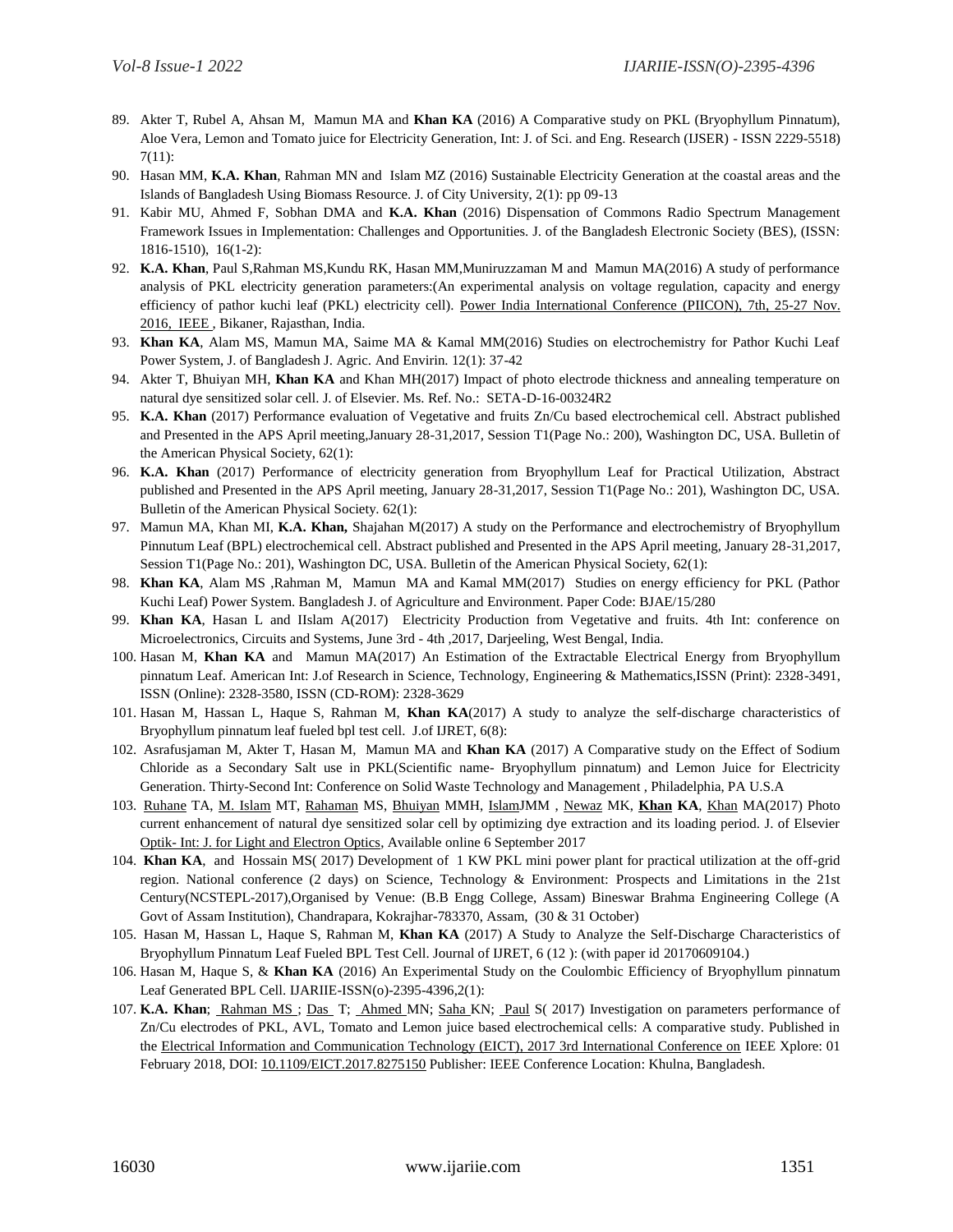- 108. **Hossain MA, K.A**. Khan, Quayum ME( 2017) Performance development of bio-voltaic cell from arum leaf extract electrolytes using zn/cu electrodes and investigation of their electrochemical performance. Int:l J. of Advances in Science Engineering and Technology, ISSN: 2321-9009, 5(4):, Spl. Issue-1 Nov.-2017.
- 109. Hassan SJ & **Khan KA** (2007) Determination of Optimum Tilt angles of Photovoltaic panels in Dhaka, Bangladesh. Int: J. Eng. Trach 4 (3): 139-142
- 110. **K.A. Khan**, Rahman MS,Das T,Saha KN and Mamun MA(2018) Investigate the Cell efficiency Of PKL Cell. Published in the Int: Conference on Electrical, Electronics, Computers, Communication, Mechanical and Computing (EECCMC) 28th & 29th January 2018 Priyadarshini Engineering College, Chettiyappanur, Vaniyambadi - 635751, Vellore District, Tamil Nadu, India.Paper Code: 01-2018-1158
- 111. **K.A. Khan** and A K M Obaydullah AKM (2018) Construction and Commercial Use of PKL Cell. Published in the IJARIIE-ISSN(O)-2395-4396, 4(2):3563-3570
- 112. **K.A. Khan**, Obaydullah AKM, Wadud MA and Hossain MA (2018)Bi-Product from Bioelectricity. IJARIIE-ISSN(O)- 2395-4396, 4(2): 3136-3142
- 113. **Khan KA**, Wadud MA, Hossain MA and Obaydullah AKM (2018) Electrical Performance of PKL (Pathor Kuchi Leaf) Power. IJARIIE-ISSN(O)-2395-4396, 4(2):3470-3478
- 114. **Khan KA**, Hossain MA, Obaydullah AKM and Wadud MA(2018) PKL Electrochemical Cell and the Peukert's Law. IJARIIE-ISSN(O)-2395-4396, 4(2):4219-4227
- 115. **Khan KA**, Ali MH, Mamun MA, Haque MM, Ullah AKMA, Dr. Mohammed Nazrul Islam Khan DMNI,Hassan L, Obaydullah AKM, Wadud MA(2018) Bioelectrical Characteristics of Zn/Cu- PKL Cell and Production of Nanoparticles (NPs) for Practical Utilization. 5th Int: conf. on 'Microelectronics, Circuits and Systems', Micro2018, 19th and 20th May,2018,Venue: Bhubaneswar, Odisha, India, Organizer: Applied Computer Technology, Kolkata, West Bengal, India, Page: 59-66, [www.actsoft.org,](http://www.actsoft.org/) ISBN: 81-85824-46-1, In Association with: International Association of Science,Technology and Management.
- 116. Hassan MM, Arif M and **Khan KA** (2018) Modification of Germination and growth patterns of Basella alba seed by low pressure plasma. Journal of Modern Physics, 5(3), pp:17-18
- 117. **Khan KA**, Manir SMM, Islam MS, Jahan S, Hassan L, and Ali MH(2018) Studies on Nonconventional Energy Sources for Electricity Generation.Int: J. Of Advance Research And Innovative Ideas In Education.4(4): 229-244
- 118. **Khan KA**, Hasan M, Islam MA, Alim MA, Asma U, Hassan L, and Ali MH (2018) A Study on Conventional Energy Sources for Power Production. Int: J. Of Advance Research And Innovative Ideas In Education. 4 (4) : 229-244
- 119. **Khan KA**, Rahman MS, Paul S(2017[\)I nvestigation on parameters performance of Zn/Cu electrodes of PKL, AVL, Tomato](https://ieeexplore.ieee.org/document/8275150/)  [and Lemon juice based electrochemical cells: A comparative study.](https://ieeexplore.ieee.org/document/8275150/) Publication Year: 2017, Page(s):1-6, Published in: [2017](https://ieeexplore.ieee.org/xpl/mostRecentIssue.jsp?punumber=8261001)  [3rd International Conference on Electrical Information and Communication Technology \(EICT\),](https://ieeexplore.ieee.org/xpl/mostRecentIssue.jsp?punumber=8261001) Date of Conference: 7-9 Dec. 2017, Date Added to IEEE Xplore: 01 February 2018,ISBN Information:INSPEC Accession Number: 17542905, DOI: [10.1109/EICT.2017.8275150,](https://doi.org/10.1109/EICT.2017.8275150)Publisher: IEEE, Conference Location: Khulna, Bangladesh 2018
- 120. **K.A. Khan** (2018) An Experimental Observation of a PKL Electrochemical Cell from the Power Production View Point. Presented as an Invited speaker and Abstract Published in the Conference on Weather Forecasting & Advances in Physics, Department of Physics, Khulna University of Engineering and Technology (KUET), Khulna, Bangladesh. 2018
- 121. Guha P, Islam F and **Khan KA**(2018) Studies on Redox Equilibrium and Electrode Potentials.IJARIIE-ISSN(O)-2395- 4396, 4(4):1092-1102, 2018
- 122. Islam F, Guha P and **Khan KA**(2018) Studies on pH of the PKL Extract during Electricity Generation for day and night time collected Pathor Kuchi Leaf,IJARIIE-ISSN(O)-2395-4396, 4(4):1103 -1113
- 123. Hassan SJ & **Khan KA** (2007) Design, Fabrication and performance study of Bucket type solar candle machine. Int: J. Eng. Trach  $4(3)$ :
- 124. MAH Khan & **K.A. Khan** (2005) Selective Black Nickel coating for use in linear Fresnel Reflecting concentrating collector. Nuclear science and Applications. 14(11) :
- 125. **Khan KA**, Rahman ML, Islam MSI, Latif MA, Hossain MA, Saime MA and Ali MH (2018) Renewable Energy Scenario in Bangladesh. J. of IJARII, 4(5) : 270-279, ISSN(O)-2395-4396.
- 126. **Khan KA** and Rasel SR (2018) Prospects of Renewable Energy with Respect to Energy Reserve in Bangladesh Published in the journal of IJARII. ISSN(O)-2395-4396. 4(5):280-289
- 127. **Khan KA**, Hossain MS, Kamal MM, Rahman MA and Miah I (2018) Pathor Kuchi Leaf : Importance in Power Production. IJARIIE-ISSN(O)-2395-4396 , 4(5):
- 128. **Khan KA**, Ali MH, Mamun MA, Ibrahim M, Obaidullah AKM, M. Hossain A and Shahjahan M(2018) PKL Electricity in Mobile Technology at the off-grid region.Published in the proceedings of CCSN-2018, 27-28 October, 2018 at Kolkata, India.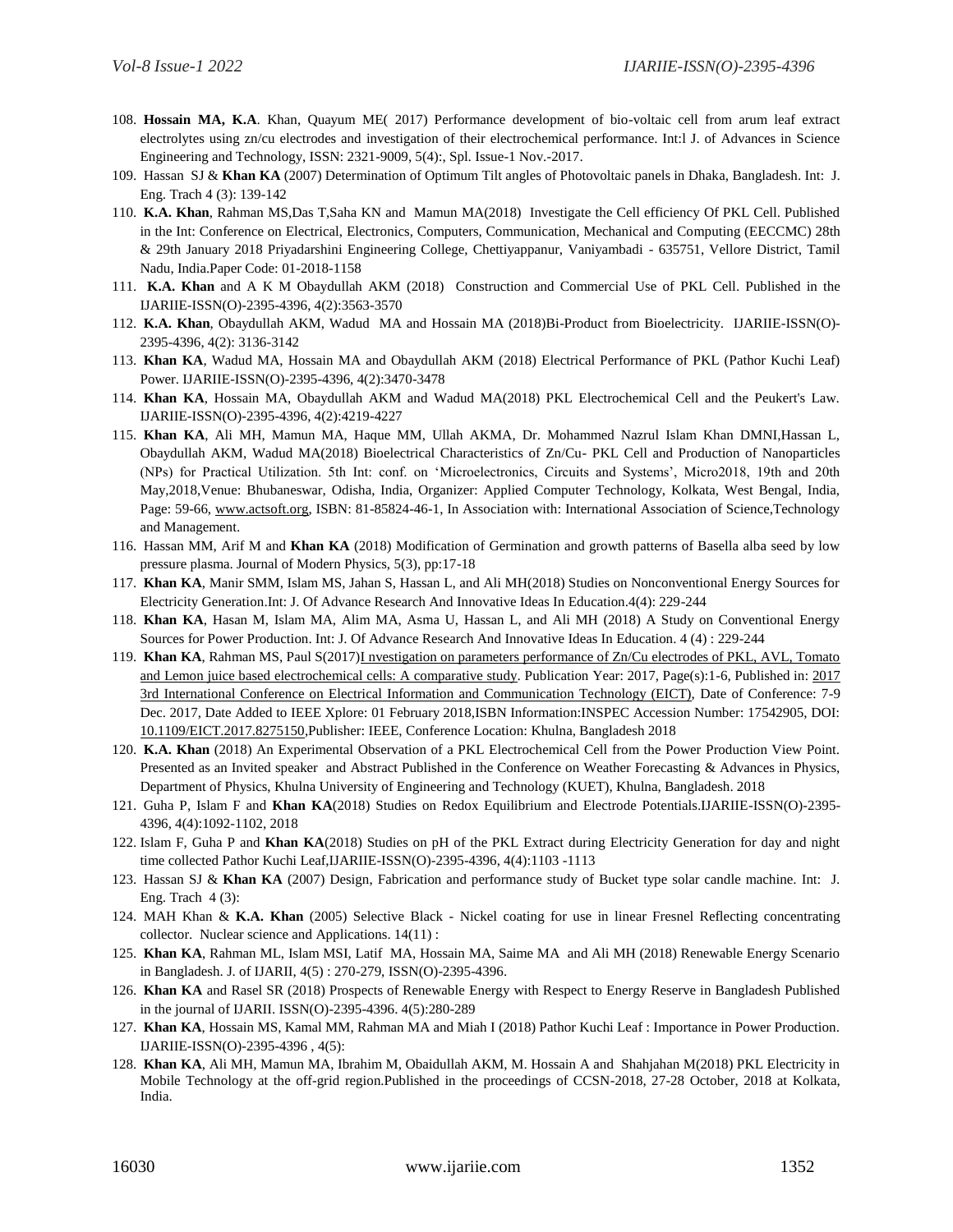- 129. **Khan KA** and Hossain A (2018) Off-grid 1 KW PKL Power Technology: Design, Fabrication, Installation and Operation Published in the proceedings of CCSN-2018, 27-28 October, 2018 at Kolkata, India.
- 130. **Khan KA**, Mamun MA, Ibrahim M, Hasan M, Ohiduzzaman M, Obaidullah AKM, Wadud MA and Shajahan M (2018) PKL electrochemical cell for off-grid Areas: Physics, Chemistry and Technology Published in the proceedings of CCSN-2018, 27-28 October, 2018 at Kolkata, India.2018
- 131. **Khan KA**, and Rasel SR (2018) Studies on Wave and Tidal Power Extraction Devices. Int: J. Of Advance Research And Innovative Ideas In Education. 4(6):61-70
- 132. **Khan KA**, Ahmed SM, Akhter M, Hossen MRAM (2018) Wave and Tidal Power Generation.Int: J. Of Advance Research And Innovative Ideas In Education. 4(6):71-82
- 133. **Khan KA**, Rahman MA, Islam MN, Akter M, and Islam MS(2018) Wave Climate Study for Ocean Power Extraction. Int: J. Of Advance Research And Innovative Ideas In Education.4(6 ):83-93
- 134. **Khan KA**, Miah MS, Ali MI, Sharma KS, and Quader A(2018) Studies on Wave and Tidal Power Converters for Power Production. Int: J. Of Advance Research And Innovative Ideas In Education. 4(6):94-105
- 135. **Khan KA**, Ali MH, Obaydullah AKM, Wadud MA( 2018) Candle Production Using Solar Thermal Systems.1st Int: Conference on 'Energy Systems, Drives and Automations', ESDA2018, Page: 55-66.
- 136. **Khan KA**, Rasel SR and Ohiduzzaman M(2018) Homemade PKL Electricity Generation for Use in DC Fan at Remote Areas.1st Int: Conference on 'Energy Systems, Drives and Automations', ESDA2018, Page: 90-99.
- 137. **Khan KA** and Yesmin F (2019) PKL Electricity- A Step forward in Clean Energy. Int:J. Of Advance Research and Innovative Ideas In Education. 5 ( 1): 316-325
- 138. **Khan KA** and Yesmin F(2019) Cultivation of Electricity from Living PKL Tree's Leaf. Int: J. Of Advance Research And Innovative Ideas In Education. 5 (1):462-472
- 139. **Khan KA** and Yesmin F(2019) Solar Water Pump for Vegetable field under the Climatic Condition in Bangladesh. Int: J. Of Advance Research And Innovative Ideas In Education. 5 (1):631-641
- 140. **Khan KA**, Rasel SR and Ohiduzzaman M(2019) Homemade PKL Electricity Generation for Use in DC Fan at Remote Areas.Accepted and is going to be published in Microsystem Technologies, Springer, MITE-D-19-00131, 27 February, 2019.
- 141. **Khan KA**, Ali MH, Obaydullah AKM, Wadud MA (2019) Production of Candle Using Solar Thermal Technology. Accepted and is going to be published in Microsystem Technologies, Springer, MITE-D-1900119-, 04 March, 2019.
- 142. **Khan KA** , and Rasel SR(2019) Solar Photovoltaic Electricity for Irrigation under Bangladeshi Climate. Int: J. Of Advance Research And Innovative Ideas in ducation. 5 (2): 28-36
- 143. **Khan KA** and Rasel SR(2019) The Present Scenario of Nanoparticles in the world. Int: J. Of Advance Research And Innovative Ideas In Education. 5 (2):462-471
- 144. **Khan KA**, Yesmin F, Wadud MA and Obaydullah AKM (2019) Performance of PKL Electricity for Use in Television. Int: Conference on Recent Trends in Electronics & Computer Scienc-2019, Venue: NIT Silchar, Assam, India. Conference date: 18th and 19th of March, 2019. Organizer: Department of Electronics and Engineering, NIT Silchar, Assam, India. Page: 69
- 145. Mamun MA, Ibrahim M and Shahjahan M and **Khan KA** (2019) Electrochemistry of the PKL Electricity.Int: Conference on Recent Trends in Electronics & Computer Scienc-2019, Venue: NIT Silchar, Assam, India, Conference dates: 18th and 19th of March, 2019. Organizer: Department of Electronics and Engineering, NIT Silchar, Assam, India. Page: 71
- 146. Khan KA, Hossain MA , Kabir MA, Rahman MA and Lipe P(2019) A Study on Performance of Ideal and Non-ideal Solar Cells under the Climatic Situation of Bangladesh. Int:J. Of Advance Research And Innovative Ideas in Education.5(2): 975- 984
- 147. **Khan KA** (1999[\) Copper oxide coatings for use in a linear solar Fresnel reflecting concentrating collector,](http://www.sciencedirect.com/science/article/pii/S0960148198000238) Publication date 1999/8/1, J. Renewable energy, 17( 4) :603-608. Publisher – Pergamon, 1999
- 148. Ohiduzzaman M, Khan KA, Yesmin F and Salek MA (2019) Studies on Fabrication and Performance of Solar Modules for practical utilization in Bangladeshi Climate. IJARIIE, 5(2): 2626-2637
- 149. **K.A.Khan** and Salman Rahman Rasel (2019) A study on electronic and ionic conductor for a PKL electrochemical cell, IJARIIE, 5(2): 3100-3110.
- 150. M Ohiduzzaman, R Khatun, S Reza, **K A Khan**, S Akter, M F Uddin, M M Ahasan (2019) Study of Exposure Rates from various Nuclear Medicine Scan at INMAS, Dhaka. IJARIIE, 5(3): 208-218
- 151. **K.A.Khan** and Salman Rahman Rasel(2019) Development of a new theory for PKL electricity using Zn/Cu electrodes: per pair per volt, IJARIIE, 5(3):1243-1253
- 152. **K.A. Khan** & M. Abu Salek(2019) A Study on Research, Development and Demonstration Of Renewable Energy Technologies, IJARIIE, 5(4):113-125
- 153. K.A. Khan, Mohammad Nazim Uddin, Md. Nazrul Islam, Nuruzzaman Mondol & Md.Ferdous(2019) A Study on Some Other Likely Renewable Sources for Developing Countries, IJARIIE, 5(4):126-134
- 154. Hasan,M.& **Khan, K.A.** (2019) Experimental characterization and identification of cell parametersin a BPLelectrochemicaldevice.SNAppl.Sci.,1:1008[.https://doi.org/10.1007/s42452-019-1045-8](https://doi.org/10.1007/s42452-019-1045-8)
- 155. **K.A. Khan** & S.M. Zian Reza(2019) The Situation of Renewable Energy Policy and Planning in Developing Countries, IJARIIE, 5(4):557-565
- 156. **K.A. Khan** & M. Abu Salek (2019) Solar Photovoltaic (SPV) Conversion: A Brief Study, IJARIIE, 5(5):187-204
- 157. **K.A.Khan**, Nusrat Zerin , S.M.Noman Chy.,M.Nurul Islam, Ruchi Bhattacharjee(2019) A study on voltage harvesting from PKL living plant, IJARIIE, 5(5): 407-415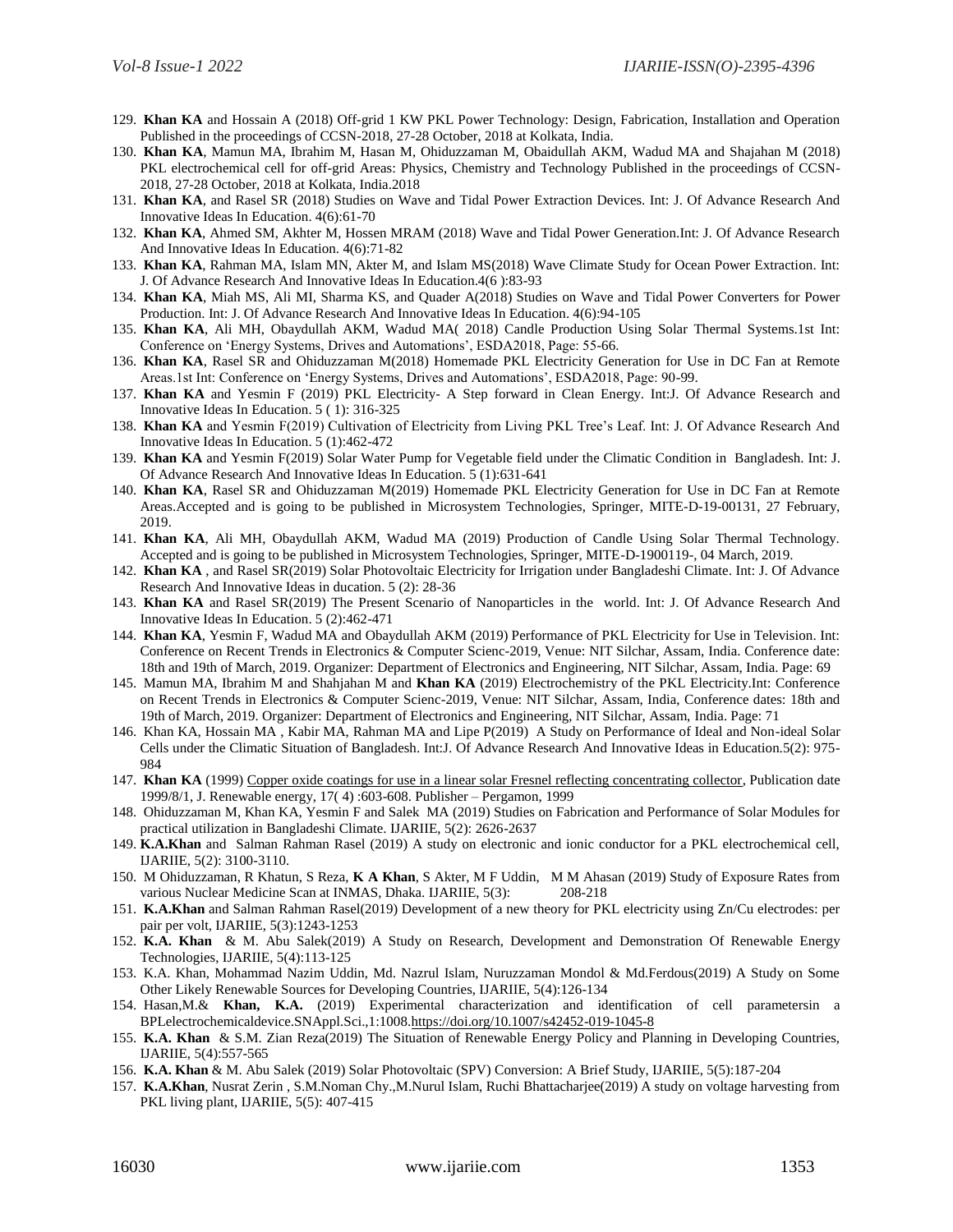- 158. **K.A. Khan**, M.A. Mamun, M. Ibrahim, M. Hasan, M.Ohiduzzaman, A.K.M. Obaydullah, M.A.Wadud, M. Shajahan(2019),PKL electrochemical cell: physics and chemistry,SN Applied Sciences(2019)1:1335,https://doi.org/10.1007/s42452-019-1363-x
- 159. M. N. F.Rab, **K. A. Khan**, Salman Rahman Rasel, M Ohiduzzaman, Farhana Yesmin, Lovelu Hassan ,M. Abu Salek , S.M.Zian Reza and M.Hazrat Ali(2019) Voltage cultivation from fresh leaves of air plant, climbing spinach, mint, spinach and Indian pennywort for practical utilization, 8 th international conference on CCSN2019, Vol-1, October, 19th-20th, 2019, Institute of Aeronautical Engineering, Hyderabad, India.
- 160. M. Hazrat Ali, Unesco Chakma, Debashis Howlader, M.Tawhidul Islam and **K.A.Khan** (2019) Studies on Performance Para meters of a Practical Transformer for Various Utilizations , 8 th international conference on CCSN2019, Vol-1, October, 19th-20th, 2019, Institute of Aeronautical Engineering, Hyderabad, India.
- 161. **K.A.Khan**, Md. Shahariar Rahman, Ali Akter , Md. Shahidul Hoque, Md. Jahangir Khan, Eiskandar Mirja, Md. Nasiruddin Howlader, Mohammed Solaiman(2019) A study on the effect of embedded surface area of the electrodes for voltage collection from living PKL tree, 5(6) , IJARIIE-ISSN(O)-2395-4396
- 162. **K.A.Khan** and S.M.Zian Reza(2019) A Study on Maximum Power Harvesting Potential from living PKL tree Future Energy Resource for the Globe, 5(6), PP:893-903, IJARIIE-ISSN(O)-2395-4396
- 163. M.Hazrat Ali, Unesco Chakma,Debashis Howlader, M. Tawhidul Islam and **K.A.Khan**(2019) Studies on Performance Parametersof a Practical Transformer for Various Utilizations, Microsystem Technologies, Springer, Accepted:03 Dec 2019, DOI: 10.1007/s00542-019-04711-w
- 164. **K.A.Khan(**2019) Impact of Electrode Surface for Voltage Cultivation from Living PKL Tree, International Journal of Nanotechnology in Medicine & Engineering, 4(5), November 2019
- 165. **K.A.Khan** and M. Abu Salek(2019),Future Trends in Vegetative and Fruits Energy- A New Renewable Energy Source for Future Electricity,IJARIIE,5(6), pp:1144-1160
- 166. **K.A.Khan**, Alamgir Kabir, Anowar Hossain, Nazmul Alam, Abhijeet Kumar Kundu, Ali Akter (2019) A comparative Study between Lead Acid and PKL Battery, IJARIIE,5(6), pp:1439-1454
- 167. **M. K. A. Khan**, A. Rahman, S. Paul, M. S. Rahman, M. T. Ahad and M. Al Mamun (2019), "An Investigation of Cell Efficiency of Pathor Kuchi Leaf (PKL) Cell for Electricity Generation," 2019 International Symposium on Advanced Electrical and Communication Technologies (ISAECT), Rome, Italy, 2019, pp. 1-6.
- 168. [Dr. A K M Obaydullah,](https://www.sciencepubco.com/index.php/JE/search/authors/view?firstName=Dr.&middleName=&lastName=A%20K%20M%20Obaydullah&affiliation=Instructor%2C%20URC%2C%20Primary%20and%20Mass%20Education%20Ministry%2C%20Dhaka%2C%20Bangladesh&country=BD) **[Dr. K.A. Khan](https://www.sciencepubco.com/index.php/JE/search/authors/view?firstName=Dr.&middleName=&lastName=K.A.%20Khan&affiliation=Professor%2C%20Department%20of%20Physics%2C%20Jagannath%20University&country=BD)** (2020) Perception of head teachers of primary schools about quality primary science teaching-learning (TL) practice in Bangladesh, SPC Journal of EDucation, Science Publishing Corporation Publisher of International Academic Journals, DOI: [10.14419/je.v3i1.30593,](http://dx.doi.org/10.14419/je.v3i1.30593)Vol(3),No(1),Pages:18-21.
- 169. **K. A. Khan**, Md. Alamgir Kabir , Mustafa Mamun, Md. Anowar Hossain, Samiul Alim(2020),An Observation of Solar Photovoltaic Electricity across the globe, IJARIIE,6(4), pp:1487-504, ISSN(O)-2395-4396
- 170. **K.A.Khan** (2020) PKL Electrochemical Cell -A New and Innovative Clean Energy Production System, Hendun Research Access, NTNS, 3(1), pp: 73-78
- 171. **K.A.Khan**, M Shaiful Islam, M.N. Islam Khan, Atique Ullah, Shahinul Islam, S. R. Rasel (2020), Zinc Oxide Nanoparticles Production Using *Catharanthus Roseus* Leaf Extract and their Characterization for Practical Utilization, Proceeding of 7<sup>th</sup> International Conference on Microelectronics, Circuits & Systems,MICRO-2020, 25th and 26th of July, 2020.Venue: Online Conference, In Collaboration with: Delhi Technological University, Delhi, India.
- 172. **K.A.Khan**, M Shaiful Islam, Md. Abdul Awal, M.N. Islam Khan, Atique Ullah(2020), Studies on Performances of Copper Oxide Nanoparticles from *Catharanthus Roseus* Leaf Extract, Proceeding of 7<sup>th</sup> International Conference on Microelectronics, Circuits & Systems,MICRO-2020, 25th and 26th of July, 2020.Venue: Online Conference, In Collaboration with: Delhi Technological University, Delhi, India.
- 173. Salman Rahman Rasel and **K. A. Khan** (2020), A Study on Electrochemical Cell based on soil and living PKL tree, Proceeding of 7<sup>th</sup> International Conference on Microelectronics, Circuits & Systems,MICRO-2020, 25th and 26th of July, 2020.Venue: Online Conference, In Collaboration with: Delhi Technological University, Delhi, India.
- 174. Lovelu Hassan & **K. A. Khan** (2020), Applications of PKL electricity for use in DC instruments, Proceeding of  $7<sup>th</sup>$ International Conference on Microelectronics, Circuits & Systems,MICRO-2020, 25th and 26th of July, 2020.Venue: Online Conference, In Collaboration with: Delhi Technological University, Delhi, India.
- 175. **K.A. Khan** and Md. Abdul Awal (2020), A study on connection between chemistry and electricity, IJARIIE-ISSN(O)- 2395-4396, Vol-6 Issue-5 2020.
- 176. K.A.Khan, M.A.Mamun and Sharif Mia(2020), Electrochemical conversion of  $CO_2$  into useful chemicals and PKL electricity, Abstract Published, Proceedings of 9th International Conference on Computing, Communication and Sensor Networks 17th and 18th of October, Organizer: Applied Computer Technology Kolkata, West Bengal, India. www.actsoft.org In Association with: International Association of Science, Technology and Management,Page-19,Venue: Online conference.
- 177. **K.A.Khan** and Shahinul Islam(2020), 3R economy of the PKL electrochemical cell, Abstract Published, Proceedings of 9th International Conference on Computing, Communication and Sensor Networks 17th and 18th of October, Organizer: Applied Computer Technology Kolkata, West Bengal, India. www.actsoft.org In Association with: International Association of Science, Technology and Management, Page-26 , Venue: Online conference.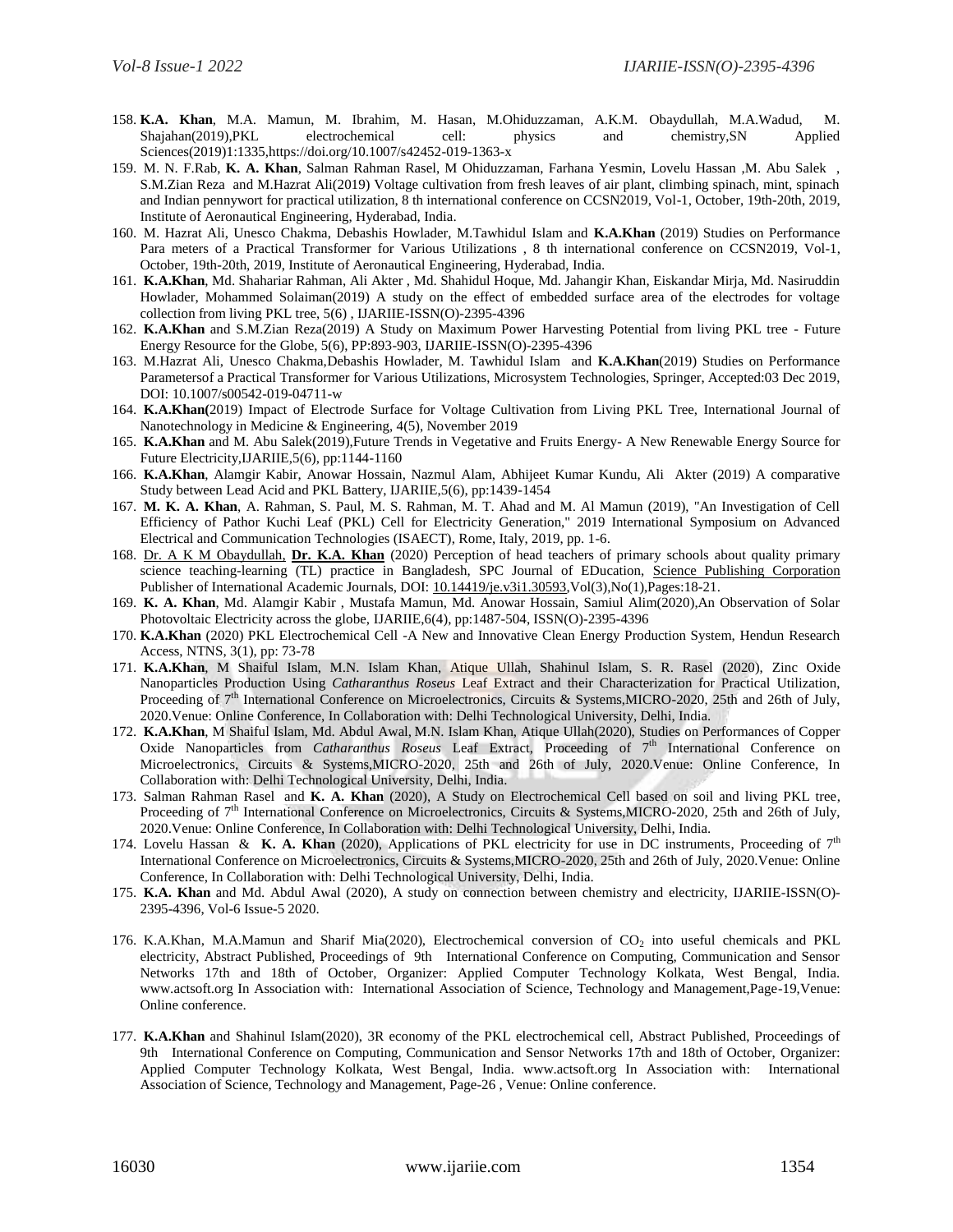- 178. **K.A. Khan**, and Md. Abdul Awal. "A Study on Graphite, Graphene, Graphene Oxide (GO) and Reduced Graphene Oxide (rGO) for Practical Utilization" Internation Journal Of Advance Research And Innovative Ideas In Education Volume 6 Issue 6 2020 Page 422-434
- 179. **K.A. Khan**, Syful islam , and Md. Abdul Awal(2020) "A historical review on silver nanoparticles (AgNPs) synthesis for different leaf, vegetative and plant extracts" Internation Journal Of Advance Research And Innovative Ideas In Education Volume 6 Issue 6 2020 Page 705-724
- 180. **K.A. Khan** , Shahinul Islam, S. R. Rasel, M. A.Saime, Sazzad Hossain, Md. Atiqur Rahman (2020) Erformance Evaluation Of Pkl (Pathor Kuchi Leaf) Electricity For Use In Television And Radio, Information Management and Computer Science (IMCS) 3(2) (2020) 30-37, *DOI[: http://doi.org/10.26480/imcs.02.2020.30.37](http://doi.org/10.26480/imcs.02.2020.30.37)*
- 181. **K.A. Khan**, Samiul Alim, Md Khairul Islam, and Sayed Bony Amin. "Living PKL Plants An Innovative Idea for PKL back up LED lamp along the Coastal Belts of Bangladesh" ,Internation Journal Of Advance Research And Innovative Ideas In Education Volume 7 Issue 2 2021 Page 112-127
- 182. **K.A. Khan**, Shahinul Islam, M. A. Saime, S. R. Rasel, Sazzad Hossain(2021) A NEW AND SUSTAINABLE PKL ELECTRICITY, Topics in Intelligent Computing and Industry Design (ICID) 2(2) (2020) 173-178, DOI: <http://doi.org/10.26480/etit.02.2020.173.178>
- 183. Md. Ohiduzzamana, Rajia Sultanab, Rajada Khatunc, Shirin Akterc and **K.A.Khan**(2021) PORTABLE PKL POWERED LANTERN, Topics in Intelligent Computing and Industry Design (ICID) 2(2) (2020) 179-183, DOI: <http://doi.org/10.26480/etit.02.2020.179.183>
- 184. **K.A. Khan**, Md. Robiul Islam, Md. Anowar Hossain , and Md. Sayed Hossain. "PKL electricity- A new idea on Zn/Cu based electrochemical cell" Internation Journal Of Advance Research And Innovative Ideas In Education Volume 7 Issue 2 2021 Page 641-655
- 185. **K.A. Khan**, Md. Anowar Hossain, Md. Robiul Islam , and Md. Abdul Mannan. "A study on Zn/C based Pathor Kuchi Leaf (PKL) electrochemical cell" Internation Journal Of Advance Research And Innovative Ideas In Education Volume 7 Issue 2 2021 Page 975-990
- 186. **K.A Khan**,Md. Sayed Hossain,Salman Rahman Rasel, Shahinul Islam,M.Hazrat Ali(2021) A study on Zn/Cu based pandan leaf (Pandanus amaryllifolius)electrochemical cell, 8 th international conference on Micro2021, Microelectronics, Circuits and Systems, May 08th and 09th 2021, Page 15, Venue: Online conference.
- 187. **K.A.Khan**, Farhana Islam, Md. Sayed Hossain, Salman Rahman Rasel (2021), Studies on synthesis, characterization and monitoring of Ag NPs for power production using tomato, 8 th international conference on Micro2021, Microelectronics, Circuits and Systems, May 08th and 09th 2021, Page 18, Venue: Online conference.
- 188. **K.A.Khan**, Farhana Islam, Md. Sayed Hossain, Salman Rahman Rasel (2021) A Study on Electricity Generation from Red Spinach, 8 th international conference on Micro2021, Microelectronics, Circuits and Systems, May 08th and 09th 2021, Page 22, Venue: Online conference.
- 189. **K.A.Khan,** Mohammad Tofazzal Haider,Md. Sayed Hossain, Salman Rahman Rasel (2021) Synthesis, Characterizations of Silver Nanoparticles (Ag NPs) and monitoring for power production using Drum Stick Leaves, 8 th international conference on Micro2021, Microelectronics, Circuits and Systems, May 08th and 09th 2021,Page 31, Venue: Online conference.
- 190. **K.A.Khan**, Shahinul Islam, Md. Sayed Hossain, Salman Rahman Rasel (2021) Extract of Green Chili: A new source of electricity, 8 th international conference on Micro2021, Microelectronics, Circuits and Systems, May 08th and 09th 2021,Page 35, Venue: Online conference.
- 191. **K.A. Khan**, Md. Anowar Hossain, Md. Abdul Mannan, and Md. Robiul Islam. "PKL electrochemical cell and battery-The influence of equilibrium constant" Internation Journal Of Advance Research And Innovative Ideas In Education Volume 7 Issue 3 2021 Page 2446-2491
- 192. **K.A. Khan**, Md. Khairul Islam, Md. Alamgir Kabir, Sayed Bony Amin, Sazzad Hossain, and Md. Shahidul Islam . "A study on variation of product ion and reactant ion during PKL electricity generation" Internation Journal Of Advance Research And Innovative Ideas In Education Volume 7 Issue 4 2021 Page 579-597
- 193. **193. K.A. Khan**, Md. Alamgir Kabir, Mustafa Mamun, Sazzad Hossain, and Md. Shahidul Islam. "PKL electricity The Role of Physics" Internation Journal Of Advance Research And Innovative Ideas In Education Volume 7 Issue 4 2021 Page 1583-16al Of Advance Research And Innovative Ideas In Education Volume 7 Issue 5 2021 Page 563-582
- 194. **K.A. Khan**, Md. Alamgir Kabir, Mustafa Mamun, Mst. Sakera Khatun, and Muhammad Saiful Islam Akhand. "Effect of pH of the PKL extract during electricity production" Internation Journal Of Advance Research And Innovative Ideas In Education Volume 7 Issue 5 2021 Page 583-600
- 195. **K.A. Khan**, Khairul Islam, Sayed Bony Amin, and Khandaker Kabir Hossain. "A study on current density for PKL electrochemical cell" Internation Journal Of Advance Research And Innovative Ideas In Education" Volume 7 Issue 6 2021 Page 9-24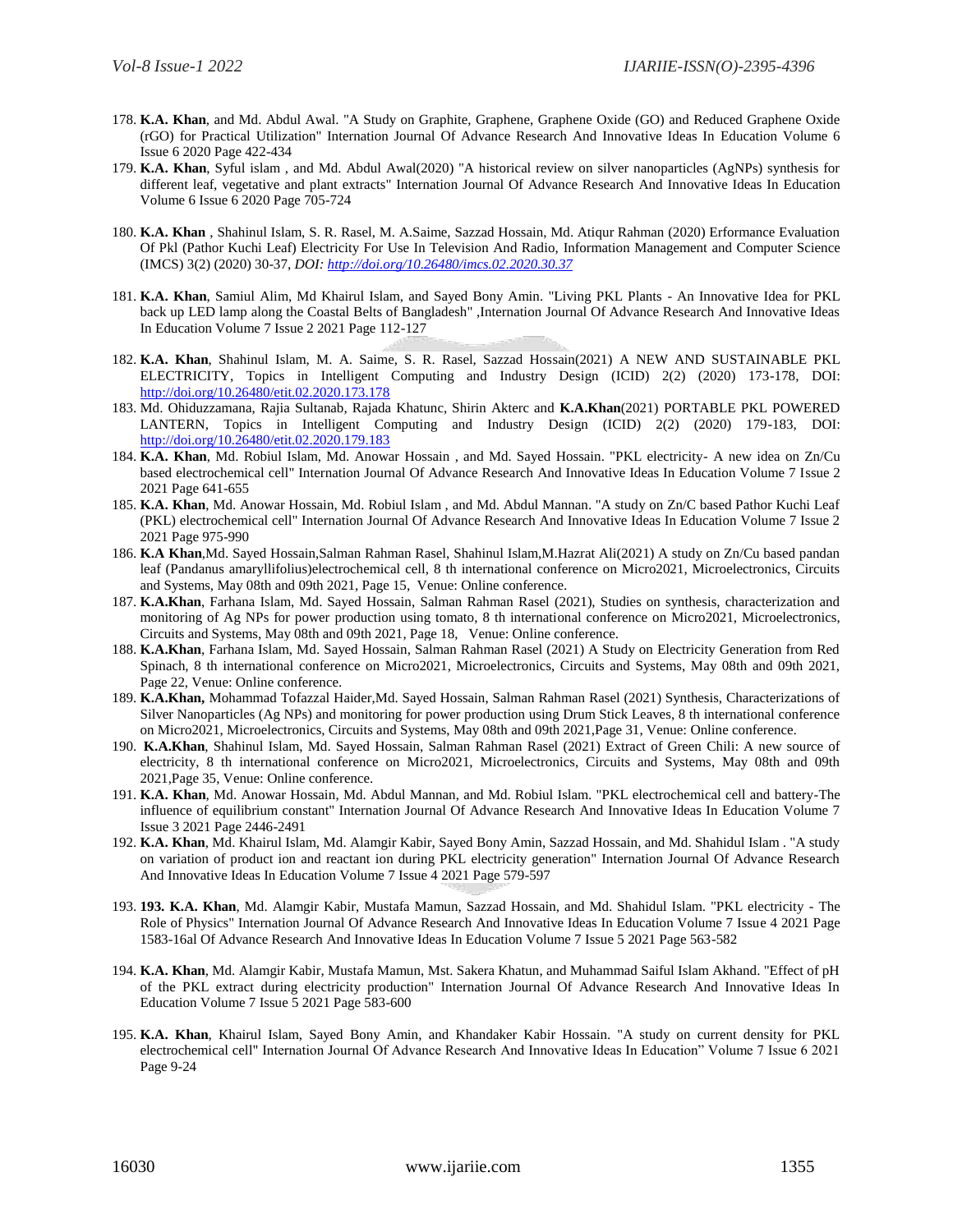- 196. Motiur Rahman , M Shamsuzzaman, Manoshi Sarker , Abdul Jobber , Mohsin Mia , Asish Kumar Bairagi , Musfika Ahmed , Shohel Reza , Sadiq R Malik , MMH Bhuiyan , ASM Habibullah Khan and **MKA Khan** (2021), Dosimetric characterization of medical linear accelerator Photon and Electron beams for the treatment accuracy of cancer patients, World Journal of Advanced Engineering Technology and Sciences, 2021, 03(01),041–059,Publication history: Received on 04 May 2021; revised on 11 August 2021; accepted on 13 August 2021,Article DOI: <https://doi.org/10.30574/wjaets.2021.3.1.0046>
- 197. **K.A. Khan**, Akhtar-Uz-Zaman Shabuj, Md. Khairul Islam, Sayed Bony Amin, & Md. Abdur Rahim. (2021). AgNPs for Power Production. Internation Journal Of Advance Research And Innovative Ideas In Education, 7(6), 323-338.
- 198. **K.A. Khan**, & Md. Akhtar-Uz-Zaman Shabuj. (2021). A study on quantum dot NPs for drug delivery. *Internation Journal Of Advance Research And Innovative Ideas In Education*, 7(6), 622-637.
- 199. **K.A. Khan,** khairulislam, Sayed Bony Amin, & Akhtar-Uz-Zaman Shabuj. (2021). A Brief Study on Nanofluid. Internation Journal Of Advance Research And Innovative Ideas In Education, 7(6), 1151-1165.

201. Md Rabiul Alam & **K.A. Khan** (2021). Development of Antigravity Device (Ion Propulsion Method) using Artificial Intelligence. Internation Journal Of Advance Research And Innovative Ideas In Education, 7(6), 1128-1150.

**202.Khan K.A.**, Bhuyan MS., Mamun M A., Ibrahim M., Hasan L., Wadud M.A.( 2018), Organic Electricity from Zn/Cu-PKL Electrochemical Cell, In: Contemporary Advances in Innovative and Applicable Information Technology, Advances in Intelligent Systems and Computing, J. K. Mandal et al. (eds.), © Springer Nature Singapore Pvt. Ltd., 2018, Vol. 812, Chapter 9, p 75-90.

203. **Kamrul Alam Khan**, Salman Rahman Rasel, S.M. Zian Reza and Farhana Yesmin (March 25th 2020). Energy Efficiency and Sustainability in Outdoor Lighting - A Bet for the Future, Energy Efficiency and Sustainable Lighting - a Bet for the Future, Manuel Jesús Hermoso-Orzáez and Alfonso Gago-Calderón, IntechOpen, DOI: 10.5772/intechopen.89413.

**204. K.A.Khan**, Farhana Yesmin, Md. Abdul Wadud and A K M Obaydullah (2019), "Performance of PKL Electricity for Use in Television", accepted as a book chapter NAROSA publisher, September 2019.

205. M. N. F.Rab, **K. A. Khan**, Salman Rahman Rasel, M.Hazrat Ali, Lovelu Hassan , M. Abu Salek , S.M.Zian Reza and M Ohiduzzaman(2020) "Voltage Cultivation from Fresh Leaves of Air Plant, Climbing Spinach, Mint, Spinach and Indian Pennywort for Practical Utilization", Energy Systems, Drives andAutomations, Springer Singapore, [Lecture Notes](https://www.springer.com/series/7818) in Electrical [Engineering,](https://www.springer.com/series/7818) eBook ISBN: 978-981-15-5089-8, DOI: 10.1007/978-981-15-5089-8, Hardcover ISBN: 978-981-15-5088-1, Series ISSN: 1876-1100, Volume: 664,Page: 150-160.

**206. K. A. Khan**, Salman Rahman Rasel, S.M.Zian Reza**,** M. A. Saime, Nazmul Alam, Abu Salek , MehediHasan (2020) "Solar Medical Sterilizer using Pressure Cooker for Rural off-grid Areas", Energy Systems, Drives andAutomations, Springer Singapore, [Lecture Notes in Electrical Engineering,](https://www.springer.com/series/7818) eBook ISBN: 978-981-15-5089-8, DOI: 10.1007/978-981-15-5089-8, Hardcover ISBN: 978-981-15-5088-1, Series ISSN: 1876-1100, Volume: 664,Page: 258-269.

**207. K. A. Khan**, M. A. Saime, M.Hazrat Ali, S. M. Zian Reza, Nazmul Alam**,** Md. Afzol Hossain, M. N.F.Rab and Shahinul Islam (2020) "A study on PKL electrochemical cell for three different conditions ", Energy Systems, Drives andAutomations, Proceedings of ESDA 2019, Springer Singapore, [Lecture Notes in Electrical Engineering,](https://www.springer.com/series/7818) eBook ISBN: 978-981-15-5089-8, DOI: 10.1007/978-981-15-5089-8, Hardcover ISBN: 978-981-15-5088-1, Series ISSN: 1876-1100, Volume: 664, Page: 374-386.

**208. Khan K.** et al. (2020) A Study on Development of PKL Power. In: Mandal J.K., Mukherjee I., Bakshi S., Chatterji S., Sa P.K. (eds) Computational Intelligence and Machine Learning. Advances in Intelligent Systems and Computing, vol 1276. Pp151- 171,Springer, Singapore[. http://doi-org-443.webvpn.fjmu.edu.cn/10.1007/978-981-15-8610-1\\_17](http://doi-org-443.webvpn.fjmu.edu.cn/10.1007/978-981-15-8610-1_17)

209. Pervin R., **Khan K.A.,** Khan N.I., Atique Ullah A.K.M., Zian Reza S.M. (2021) Green Synthesis of Magnetite (Fe3O4) Nanoparticles Using Azadirachta indica Leaf Extract and Their Characterization. In: Mukherjee M., Mandal J., Bhattacharyya S., Huck C., Biswas S. (eds) Advances in Medical Physics and Healthcare Engineering. Lecture Notes in Bioengineering. Springer, Singapore. [https://doi.org/10.1007/978-981-33-6915-3\\_9,](https://doi.org/10.1007/978-981-33-6915-3_9) First Online17 June 2021, DOIhttps://doi.org/10.1007/978-981-33-6915-3\_9, Publisher NameSpringer, Singapore. Page: 81-90

**210. Khan K.A.**, Sultana R., Islam S., Zian Reza S.M. (2021) A Study on Light Traps for Attracting and Killing the Insects Using PKL Electricity. In: Mukherjee M., Mandal J., Bhattacharyya S., Huck C., Biswas S. (eds) Advances in Medical Physics and Healthcare Engineering. Lecture Notes in Bioengineering. Springer, Singapore. [https://doi.org/10.1007/978-981-33-6915-](https://doi.org/10.1007/978-981-33-6915-3_14) [3\\_14,](https://doi.org/10.1007/978-981-33-6915-3_14) First Online17 June 2021, DOIhttps://doi.org/10.1007/978-981-33-6915-3\_14,Publisher NameSpringer, Singapore.pp:135- 143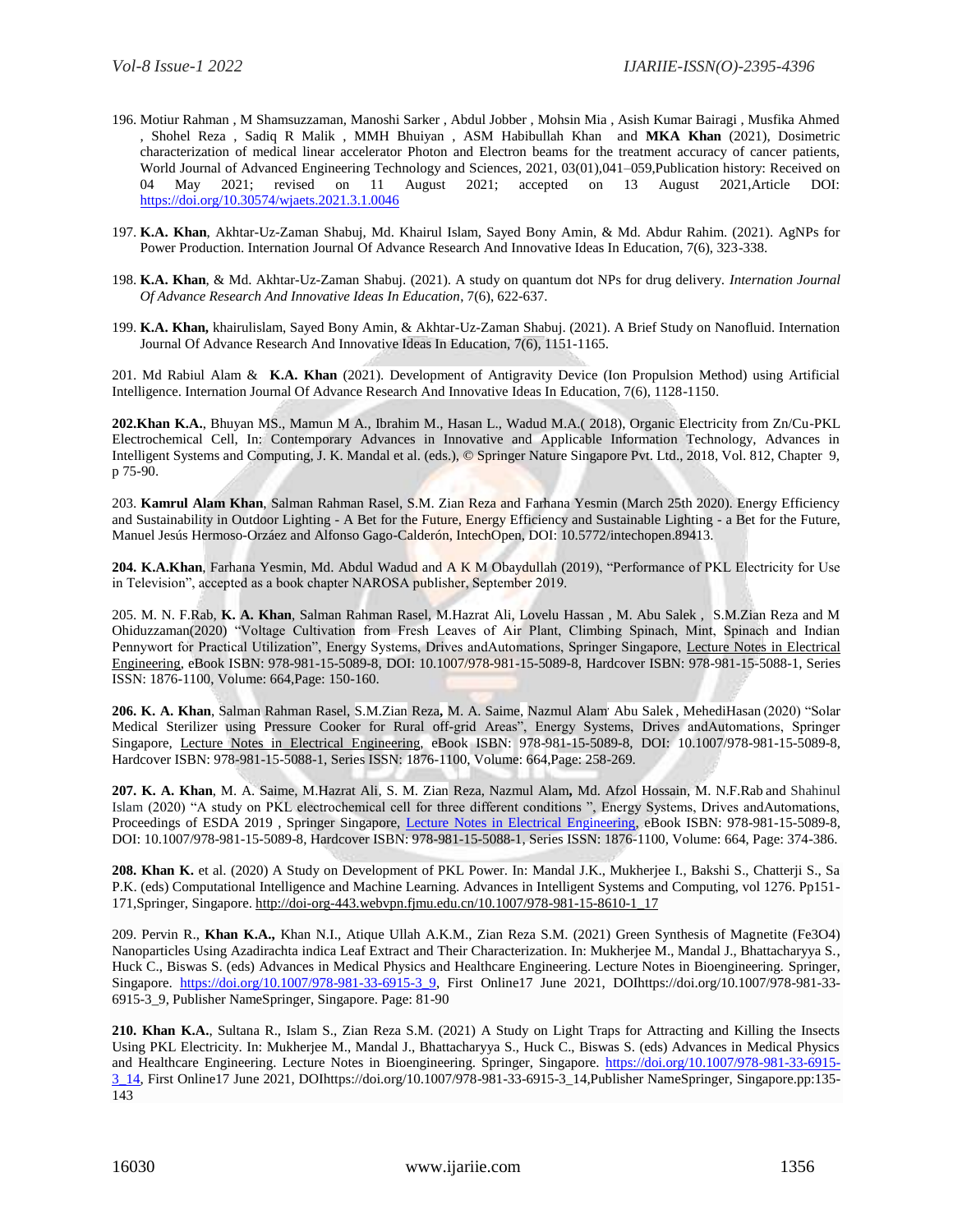211. Hossain M.A. et al. (2021) PKL Electricity-An Observations. In: Mukherjee M., Mandal J., Bhattacharyya S., Huck C., Biswas S. (eds) Advances in Medical Physics and Healthcare Engineering. Lecture Notes in Bioengineering. Springer, Singapore. , pp:191-202

214. **Khan K.A.**, Sh[ahttps://doi.org/10.1007/978-981-33-6915-3\\_53,](https://doi.org/10.1007/978-981-33-6915-3_53) First Online17 June 2021, DOIhttps://doi.org/10.1007/978- 981-33-6915-3\_53, Publisher NameSpringer, Singapore.pp: 555-566

**212. Khan K.A.**, Rahman M.S., Rahman M.N., Khan S.A., Juel M.I., Nirjhar M.I. (2021) A Study on Electrochemical Characterizations of Bryophyllum pinnatum Leaf Electricity. In: Mukherjee M., Mandal J., Bhattacharyya S., Huck C., Biswas S. (eds) Advances in Medical Physics and Healthcare Engineering. Lecture Notes in Bioengineering. Springer, Singapore. [https://doi.org/10.1007/978-981-33-6915-3\\_54 , First](https://doi.org/10.1007/978-981-33-6915-3_54%20,%20First) Online17 June 2021, DOIhttps://doi.org/10.1007/978-981-33-6915-3\_54, Publisher NameSpringer, Singapore. pp 567-581

213. Hassan L., **Khan K.A.** (2021) Applications of PKL Electricity for Use in DC Instruments. In: Biswas A., Saxena R., De D. (eds) Microelectronics, Circuits and Systems. Lecture Notes in Electrical Engineering, vol 755. Springer, Singapore. [https://doi.org/10.1007/978-981-16-1570-2\\_18i](https://doi.org/10.1007/978-981-16-1570-2_18)ful Islam M., Awal A., Khan M.N.I., Ullah A.K.M.A. (2021) Studies on Performances of Copper Oxide Nanoparticles from Catharanthus Roseus Leaf Extract. In: Biswas A., Saxena R., De D. (eds) Microelectronics, Circuits and Systems. Lecture Notes in Electrical Engineering, vol 755. Springer, Singapore. [https://doi.org/10.1007/978-981-16-1570-2\\_17,pp:179-190](https://doi.org/10.1007/978-981-16-1570-2_17,pp:179-190)

215. **Khan K.A.**, Islam S., Delowar Hossain Munna M., Zian Reza S.M., Hazrat Ali M., Yesmin F. (2022) 3R Economy of a PKL Electrochemical Cell. In: Chanda C.K., Szymanski J.R., Sikander A., Mondal P.K., Acharjee D. (eds) Advanced Energy and Control Systems. Lecture Notes in Electrical Engineering, vol 820. Springer, Singapore. https://doi.org/10.1007/978-981-16- 7274-3\_11

219. **Khan K.A.**, Islam S., Rasel S.R., Saime M.A., Islam S., Ali M.H. (2022) PKL Backup LED Bulb-An Alternative Source of Electricity During Load Shading. In: Chanda C.K., Szymanski J.R., Sikander A., Mondal P.K., Acharjee D. (eds) Advanced Energy and Control Systems. Lecture Notes in Electrical Engineering, vol 820. Springer, Singapore. [https://doi.org/10.1007/978-](https://doi.org/10.1007/978-981-16-7274-3_7) [981-16-7274-3\\_7](https://doi.org/10.1007/978-981-16-7274-3_7)

220. **Khan K.A.**, Mamun M.A., Adal M.I., Mia S., Ali M.H. (2022) Electrochemical Conversion of CO2 into Useful Chemicals and PKL Electricity. In: Chanda C.K., Szymanski J.R., Sikander A., Mondal P.K., Acharjee D. (eds) Advanced Energy and Control Systems. Lecture Notes in Electrical Engineering, vol 820. Springer, Singapore. [https://doi.org/10.1007/978-981-16-](https://doi.org/10.1007/978-981-16-7274-3_5) [7274-3\\_5](https://doi.org/10.1007/978-981-16-7274-3_5)

221. **Khan KA** (2008) Patent as an Inventor, Electricity Generation form Pathor Kuchi Leaf (PKL), Publication date 2008/12/31, Patent number BD 1004907

222. **Khan DMKA** (1997) Patent as an Inventor, Production of Soap by Solar System. Patent Serial No. 10029941

**223. Khan DMKA** (1999) Patent as an Inventor, Improvement in or Relating to Production

of Candles by Solar System. Patent Serial No. 1003287

**224.Khan DMKA** (2001) Patent as an Inventor, Medical Sterilizer by Solar System. Patent Serial No. 1003646